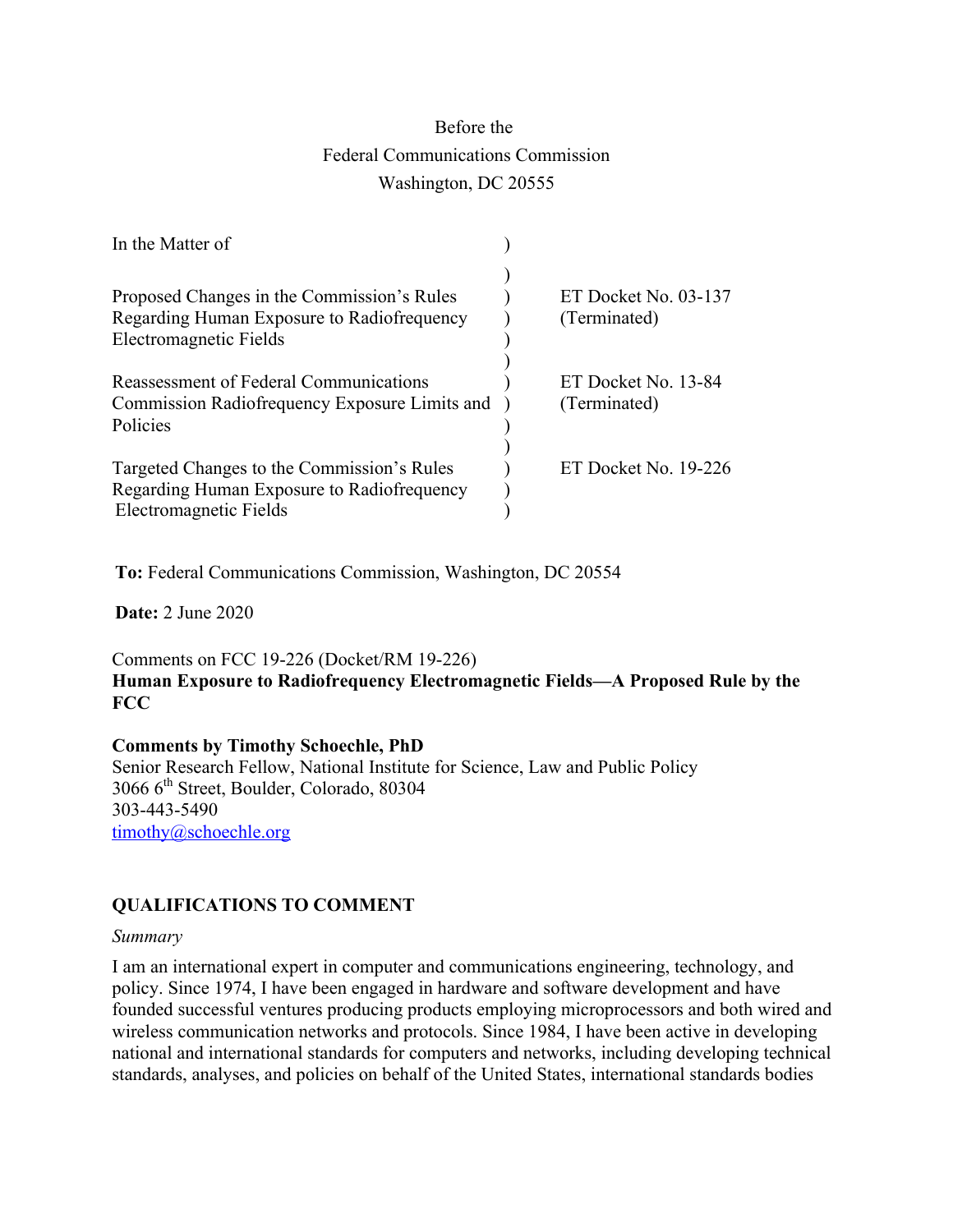$(i.e., ISO/IEC)<sup>1</sup>$ , and universities, in regard to network interoperability, cyber-security, privacy, and safety.

I have served on teaching faculties (including a decade on the faculty of the Interdisciplinary Telecommunications Program of the College of Engineering and Applied Science, University of Colorado, Boulder, 1995–2004) at three universities (University of Colorado, Boulder; Regis University, Denver; and Colorado State University–Global) and have undertaken teaching and policy projects for the U.S. Department of Commerce National Institute of Standards and Technology (NIST), the National Academies of Science, American National Standards Institute (ANSI), Telecommunications Industry Association (TIA), various trade and commercial organizations, and the Institute of Electrical and Electronic Engineers (IEEE). I am a Life Member of the IEEE and hold MS and PhD degrees in telecommunications engineering and in communication policy from the University of Colorado, Boulder.

## *Specific relevant activities*

I am founder of several companies involved in the development of both wired and wireless communication systems, technologies, and networks. One of my companies, BI Incorporated was the inventor of passive radio frequency identification (RFID) that included one of the first  $(c. 1980)$  commercial<sup>2</sup> implementations of wireless power transfer (WPT) technology (one of the topics of this proposed rulemaking).

I have served (during the 1980s and 90s) as U.S. expert to the International Electrotechnical Commission (IEC) Technical Committee 77, Subcommittee 77B on Electromagnetic Compatibility (EMC) on behalf of the Electronic Industries Association (EIA).

I presently serve (since 1990) as the Secretary of ISO/IEC Subcommittee 25 (SC25), Working Group 1 (WG1) on *Home Electronic System*. I am also a U.S. Expert to WG1, as well as project manager for several technical standards projects involving both wired and wireless networking, signaling, and protocols, including privacy, cybersecurity, and safety<sup>3</sup>.

I have been a participant since 2013 in several standards-setting committees related to electric vehicle charging sponsored by the Society of Automotive Engineers (SAE). Among these are J2847 *Wireless charging*.

# **GENERAL RESUME OF DR. TIMOTHY SCHOECHLE**

## **Timothy Schoechle, Ph.D., CEO Smarthome Laboratories**

Dr. Schoechle is an international consultant in computer and communications engineering and in technical standards development. He presently serves as Secretary of ISO/IEC SC25 Working Group 1, the international standards committee for *Home Electronic System* and is a technical co-editor of several new international standards related to the smart grid, including a new project on gateway cyber-security, privacy, and requirements for consumer electronics and Internet-of-Things (IoT) applications. He also

 $\frac{1}{1}$ <sup>1</sup> The ISO–International Organization for Standardization and the IEC–International Electrotechnical Commission are NGOs based in Geneva, Switzerland.

<sup>&</sup>lt;sup>2</sup> United States patent 4,475,841 (filed 1982/granted 1984)

<sup>3</sup> I serve as project manager/editor for ISO/IEC 15045-3-1 *Home Electronic System–gateway–Introduction to privacy, security, and safety*, and for ISO/IEC 15045-3-4 *Home Electronic System–gateway–safety framework.*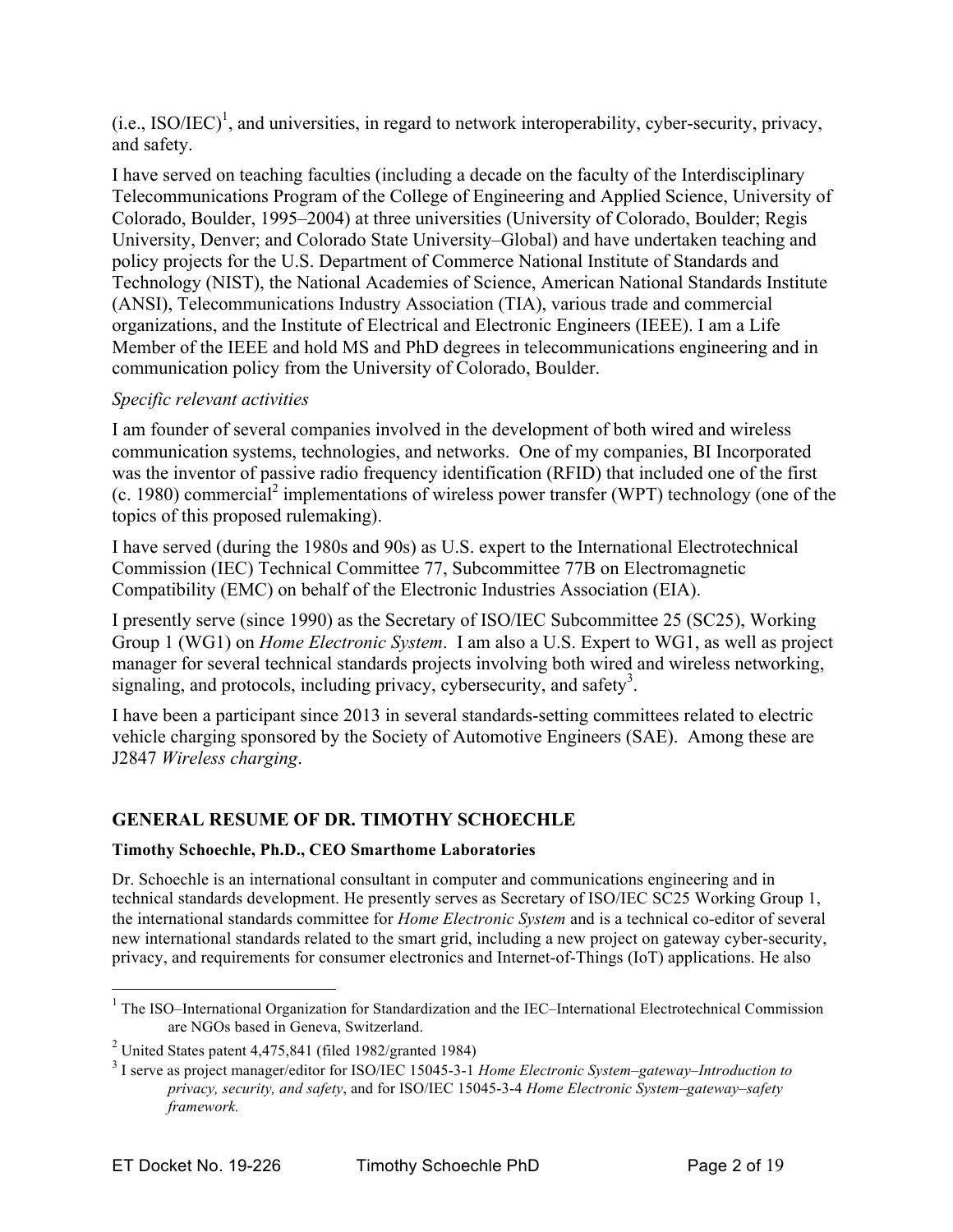served as Secretariat of ISO/IEC SC32 *Data Management and Interchange,* 2006–2015, and he currently participates in a range of national and international standards bodies related to *smart grid* and to *smart cities* technology and policy issues.

As an entrepreneur, Dr. Schoechle has engineered the development of electric utility gateways and energy management systems for over 25 years and has played a major role in the development of international standards for home and building networks and for advanced metering infrastructure (AMI). He is currently an active participant of the *GridWise Architecture Council* (GWAC) hosted by the Pacific Northwest National Laboratories (PNNL), U.S. Department of Energy. He is also an active participant or liaison in several smart grid-related technical committees hosted by the ISO and the IEC (including IEC SyC Smart Cities, and IEC TC-57/WG21 (*Power System Control and Associated Communication/Interfaces and protocol profiles relevant to systems connected to the electrical grid*). He participates in the Smart Electric Power Alliance (SEPA) (formerly the *Smart Grid Interoperability Panel* (SGIP)) working groups on *Home-to-grid* (H2G) and *Cybersecurity* (CSWG) working groups, sponsored by NIST/U.S. Department of Commerce. He contributed text on electric vehicles to the NIST Internal Report *NISTIR 7628 Report: Guidelines for Smart Grid Cyber Security* that was revised and published in 2014.

He also participates in several technical working groups sponsored by the Society of Automotive Engineers (SAE) developing standards for vehicle-to-grid communications and electric vehicle charging. During 2012, Dr. Schoechle lead a smart grid SBIR phase II engineering project funded by the U.S. Department of Energy titled, *Developing an Agent-Based Distributed Smart Controller for Plug-in Electric Vehicles and Distributed Energy Resources*. He authored technical papers presented at six consecutive GWAC/Department of Energy-sponsored *Grid-Interop* technical conferences from 2007 through 2012.

Dr. Schoechle is the author of the 2013 published report, *Getting Smarter about the Smart Grid* published by the National Institute of Science, Law and Public Policy (NISLAPP) and was the featured speaker on smart grid policy and renewable energy by the *Commonwealth Club of San Francisco*, January 2014. More recently, he is also the author of the 2018 published 140-page report on municipal fiber, *Re-Inventing Wires: The Future of Landlines and Networks* which was sponsored by NISLAPP and initially introduced at the *Commonwealth Club of San Francisco* in February 2018. He is the Principle Investigator of the *Solar-plus-storage Demonstration Project* funded by the City of Boulder, in Boulder, Colorado.

Dr. Schoechle is a former faculty member of the University of Colorado College of Engineering and Applied Science. He is considered an expert on the international standards system, the topic of his 2009 book, *Standardization and Digital Enclosure*. He continues to lecture occasionally on telecommunications and electricity grid-related topics. Dr. Schoechle also serves as a faculty member of Colorado State University (CSU – Global) and developed two online courses during 2013-2014: *ITS460 – Information Security and Ethical Issues* (undergraduate level) and *ISM529 – Emerging Cyber Security Technology, Threats, and Defense* (graduate level).

Dr. Schoechle was a co-founder of BI Incorporated, presently a \$1 billion company in Boulder, Colorado, a pioneer developer of RFID technology. He holds an M.S. in telecommunications engineering (1995) and a Ph.D. in communication policy (2004) from the University of Colorado, Boulder.

## *A full curriculum vita of Dr. Schoechle is attached to these comments.*

## **INTRODUCTION**

It is my understanding that the FCC does not maintain in-house expertise or competence in biomedical or health sciences and is reliant on external agencies or other parties for expertise in the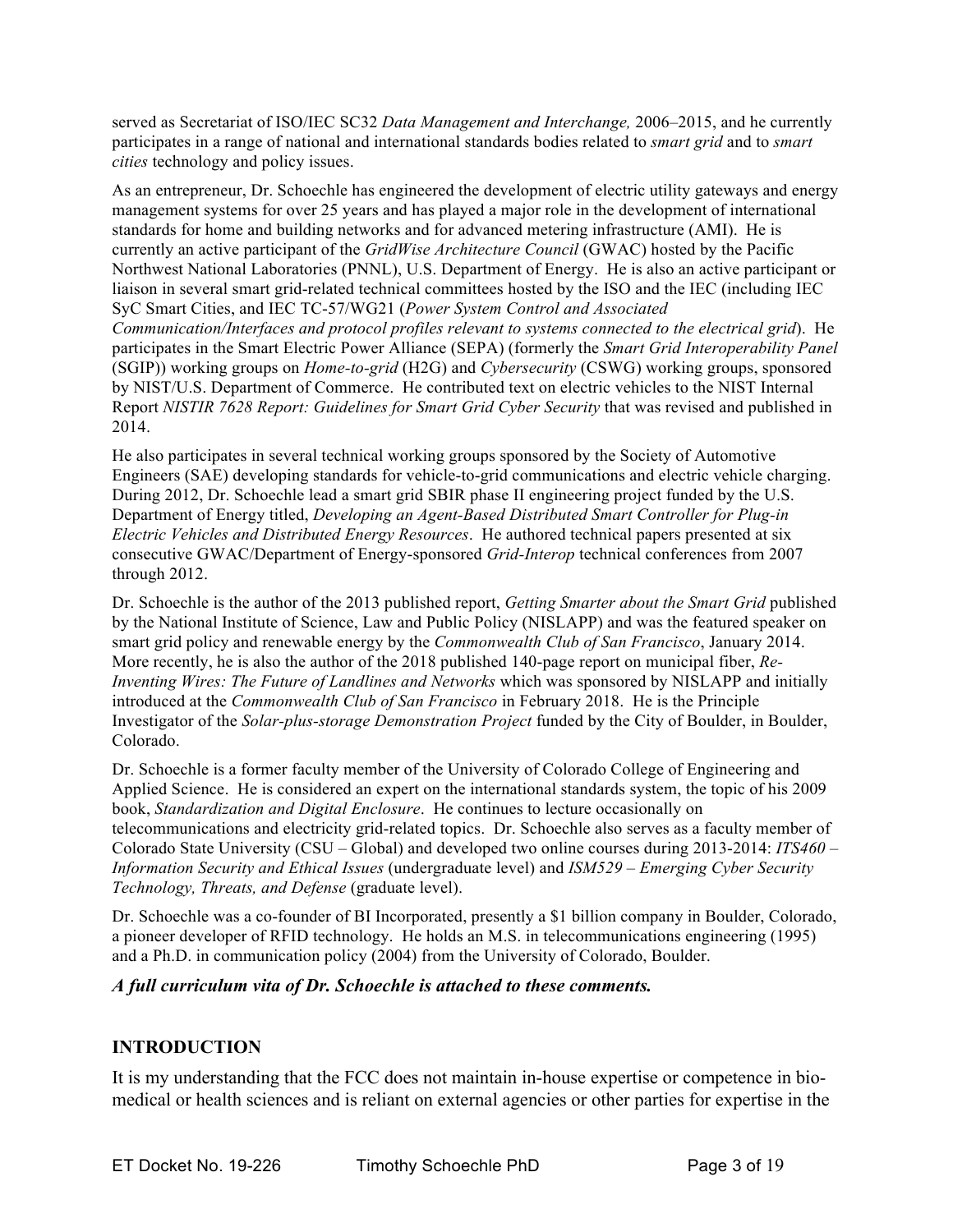conduct or evaluation of scientific and technical research needed for providing it timely guidance in setting appropriate radio frequency radiation (RFR) emission limits. It is also my understanding that a purpose of this rulemaking is an inquiry for gathering such research and expertise. Therefore, it is my intent to assist and inform the Commission as best I can in its search for the most current and relevant research on this topic.

The Commission has framed its inquiry with the 5 basic questions stated below<sup>4</sup>. I will reply to these questions through a series of Comments, each addressing one or more of the Questions below. These Comments will reference research cited in the bibliography below. My Comments are roughly in the order of the Questions, except for the first Comment, which is the most fundamental to the entire inquiry.

# **QUESTIONS**

It is my understanding that the Commission is seeking comments on the following topics:

- **Q1** on expanding the range of frequencies for which its radiofrequency (RF) exposure limits apply;
- **Q2** on applying localized exposure limits above 6 GHz in parallel to the localized exposure limits already established below 6 GHz;
- **Q3** on specifying the conditions and methods for averaging the RF exposure, in both time and area, during evaluation for compliance with the RF exposure limits in the rules;
- **Q4** on addressing new RF exposure issues raised by wireless power transfer (WPT) devices; and
- **Q5** on the definition of a WPT device.

# **ANSWER/COMMENTS**

# **Comment 1—***Exposure limits and Weak field (non-thermal) effects*

The Commission's present limits for non-ionizing RFR are based on thermal (i.e., heating) effects that relate to emission power density and are expressed in measures such as specific absorption rate (SAR) and maximum permissible exposure (MPE). The underlying assumption is that the risk to human beings posed by non-ionizing electromagnetic radiation is the heating of tissue analogous to what occurs in a microwave oven. This assumption is fundamental to this entire rulemaking and inquiry, but is now in question.

However, over the last 20 years the evidence has become extremely strong that weaker EMF over the whole range for frequencies from static through millimeter waves can modify biological processes (Barnes and Greenebaum, 2020, p. 1).

Biological processes include health effects. Research on weak fields indicates that heating and power levels may be less important than other factors (e.g., exposure duration, signal

 $\frac{1}{4}$  These five questions were taken directly from the summary as stated in the *Federal Register* / Vol. 85, No. 73/ Wednesday, April 15, 2020, page 20967.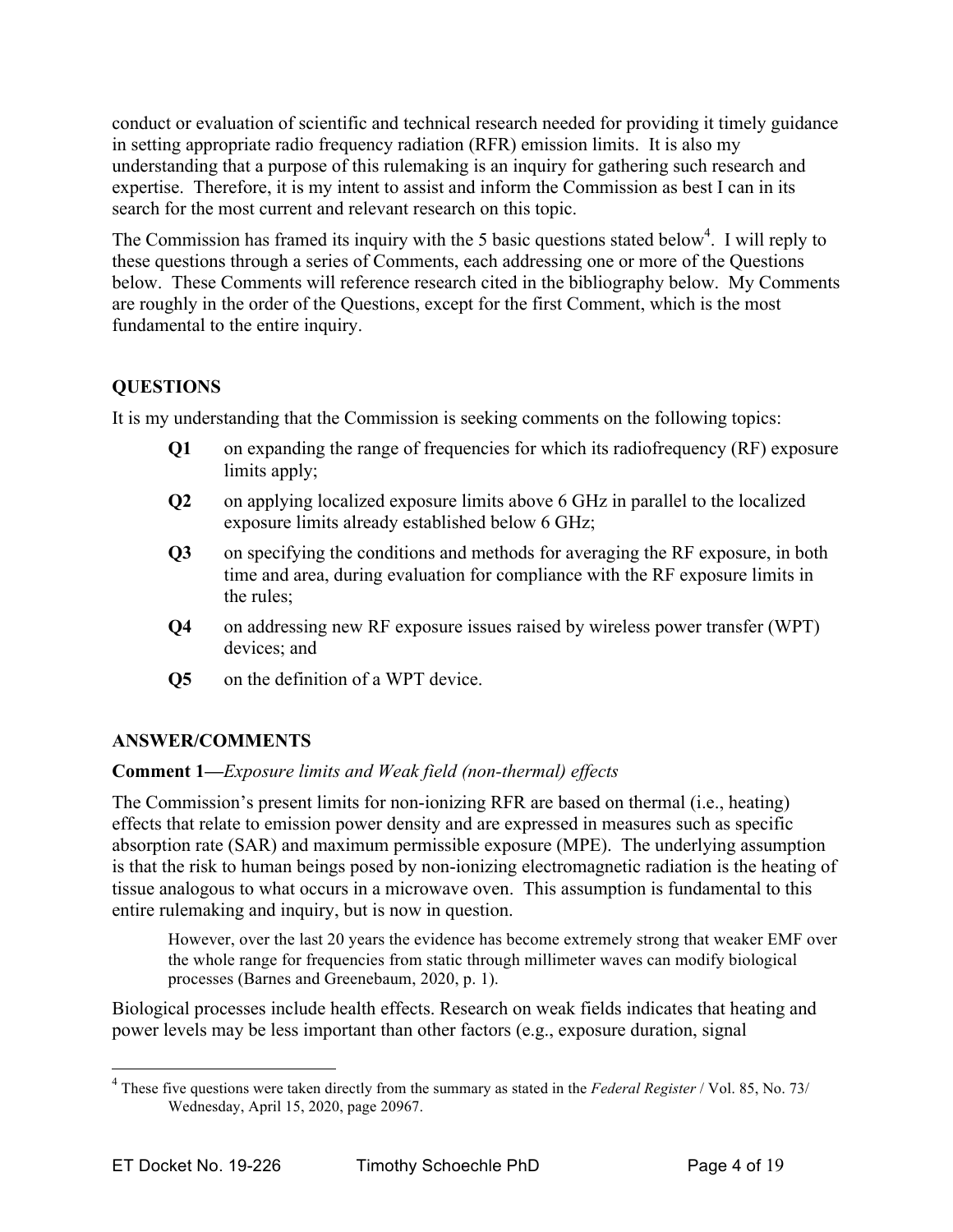modulation, time delay between pulses, oxidative stress, etc.), relative to biological and/or health effects of RFR (Barnes & Greenebaum, 2020; Barnes & Greenebaum, 2018; Barnes & Kandala, 2018; Barnes & Greenebaum, 2016; Barnes & Greenebaum, 2014; Li & Héroux, 2019; Li & Héroux, 2014; Novikov, et al (2009); Novikov, et al (2010). Hundreds of other scientific studies and papers have accumulated that demonstrate weak field biological effects, and they increasingly challenge the dominant tissue-heating paradigm—to the point that *it can no longer be maintained*.

It is becoming increasingly clear that SAR/MPE measures, limits, or the like, must be augmented with other measures, guidelines, or policies in order to adequately protect the public health and safety. SAR is still needed, not just power density, as well as such other factors as exposure time, duration, modulation, time delay pulsation, repetition, etc., need to be allowed for, and added for accuracy to assume that this, and previous safety limits and corresponding rulemakings, actually improve safety.

## **Comment 2—***Extension of rules to above 6 GHz range*

The assumption that the exposure limits that have been applied below 6 GHz could also apply to higher frequency ranges is without scientific basis or experimental evidence. The same issues described above in Comment 1 apply above 6 GHz—i.e., *biological effects of (non-thermal) weak fields are not adequately dealt with in the existing exposure guidelines based only on thermal effects of RFR*.

There is now solid experimental evidence and supporting theory showing that weak fields, especially but not exclusively at low frequencies, can modify reactive free radical concentrations and that changes in radical concentration and that of other signaling molecules, such as hydrogen peroxide and calcium, can modify biological processes [Batchelor et al., 1993; Bingham, 1996; Timmel et al., 1998; Woodward et al., 2001; De Iuliis et al., 2009; Castello et al., 2014; Li and Heroux, 2014; Usselman et al., 2014; Barnes and Greenebaum, 2015]. Static and low-frequency magnetic fields have shown both acceleration and inhibition of cancer cell growth rates in the culture [Bingham, 1996; De Iuliis et al., 2009; Castello et al., 2014; Li and Heroux, 2014; Gurhan et al., 2020]. Both the acceleration and inhibition of growth rates of planarian [Van Huizen et al., 2019] have been demonstrated with static magnetic fields in the range from 0.5 to 600  $\mu$ T (Barnes and Greenebaum, 2020, p. 1-2).

The introduction of 5G cellular technology anticipates frequency use above 6 GHz up to 100 GHz or higher. While data exist on current levels of exposure from 3G and 4G frequencies, very limited data on 5G millimeter wave frequencies is available.

…we currently have only very limited good data on 5G. One important research need is to measure these exposure levels under various actual conditions. It is currently not clear that, with focused beams and higher data rates leading to shorter-on times, whether the personal exposures will increase or decrease with the increased number of lower-power base stations ((Barnes and Greenebaum, 2020, p. 3).

Also, use patterns have changed dramatically with the proliferation of smartphones and other mobile devices. The widespread deployment of small cell base stations, antenna densification, reduction in radiated power, and increased usage over time have generally increased overall exposure to weak field (non-thermal) RFR.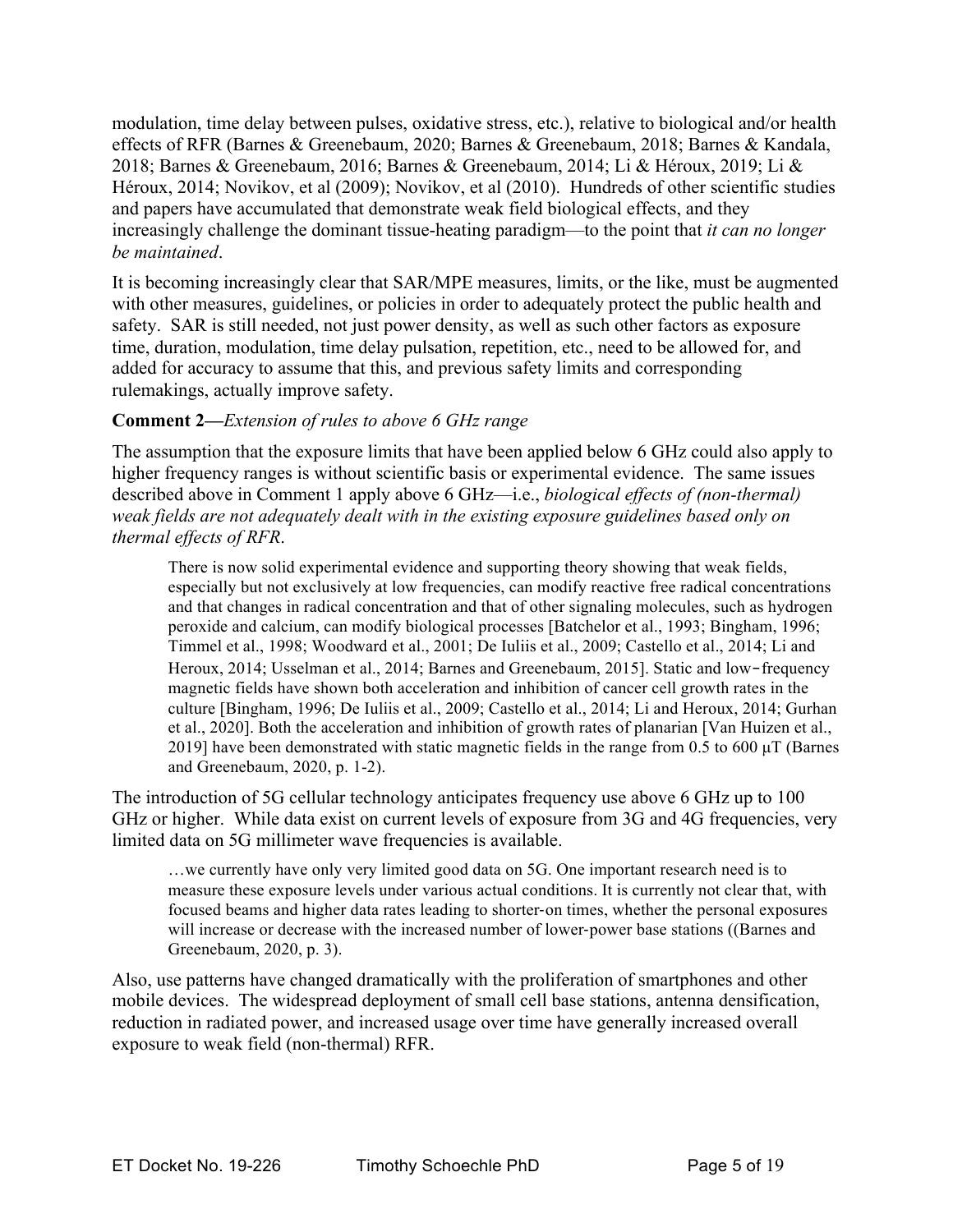The spreading use of RF technology and the application of it to new uses and higher frequencies have fed suspicion that the health of the public is at risk from extended, low-level exposure. Fear is heightened since some diseases, including autoimmune diseases, are on the rise

…At present, the current standards are saying that there is no evidence that fields are harmful, and the attention of the regulators, funding agencies, and others is directed elsewhere. But there is also a growing collection of scientific results from laboratories in the United States, Europe, Japan, China, and elsewhere that says that EMF do have effects, as well as a small but vocal group of people inside and outside of science who are positively convinced that we are harming ourselves with the growing use of RF technology (Barnes and Greenebaum, 2020, p. 3).

The extension of rules to the above 6 GHz range cannot be justified without a scientific basis backed by experimental evidence and safety testing.

## **Comment 3—***Assumptions about localized exposure limits*

Here again, the assumptions about localized exposure limits implicit in the current limits below 6 GHz (i.e., that heating is the only or primary risk of RFR) and its proposed extension above 6 GHz is without scientific basis or experimental evidence, and lacks validity. The same issues described in Comment 1 apply above 6 GHz—i.e., biological effects of (non-thermal) weak fields are not adequately dealt with in the existing rules based only on thermal effects of RFR.

For example, the removal of minimum evaluation distance (FCC, 2019, paragraph 73, page 36) seems particularly arbitrary and without scientific basis or experimental justification.

## **Comment 4—***Assumptions about exposure averaging*

What may make sense with conventional SAR/MPE thermal exposure limits may not apply at all to weak field (non-thermal) effects resulting from entirely different biological mechanisms. Average or cumulative exposure energy may have little or no meaning, while other factors such as signal frequency, duration, repetition, modulation, time delay, or feedback can be important. Complex multiple feedback mechanisms operate in cellular biological systems.

These multiple feedback loops lead to a wide variety of responses including oscillations, bistability, and system stabilization. The multiple feedback loops often make it hard to separate cause and effect. For example, when we exercise, the metabolic rate is increased, which in turn increases the generation of reactive oxygen species (ROS), such as O2 and H2O2. The increased concentration of these molecules signals the generation of antioxidants that in normal circumstances return the concentration levels back to their normal resting values (Barnes and Kandala, 2018).

Thus, exposure level and duration can become more important than average energy absorption and periodic recovery from oxidative stress can be important to re-stabilization of cellular metabolism.

Increased emphasis on long-term exposures may require refining the concept of dose to more flexibly combine exposure time and field intensity or energy absorbed (Barnes and Greenebaum, 2020, p 4).

Also, averaging masks peak power, modulation, and the role of intervals between doses.

Section B in FCC 19-126 beginning on page 61 deals with time averaging of exposure and proposes generally that the higher millimeter wave RFR would have lower penetration characteristics, with radiation effects and concerns occurring primarily at or near the skin surface. For example footnote 351 (page 61) focuses on warmth sensations in the skin, and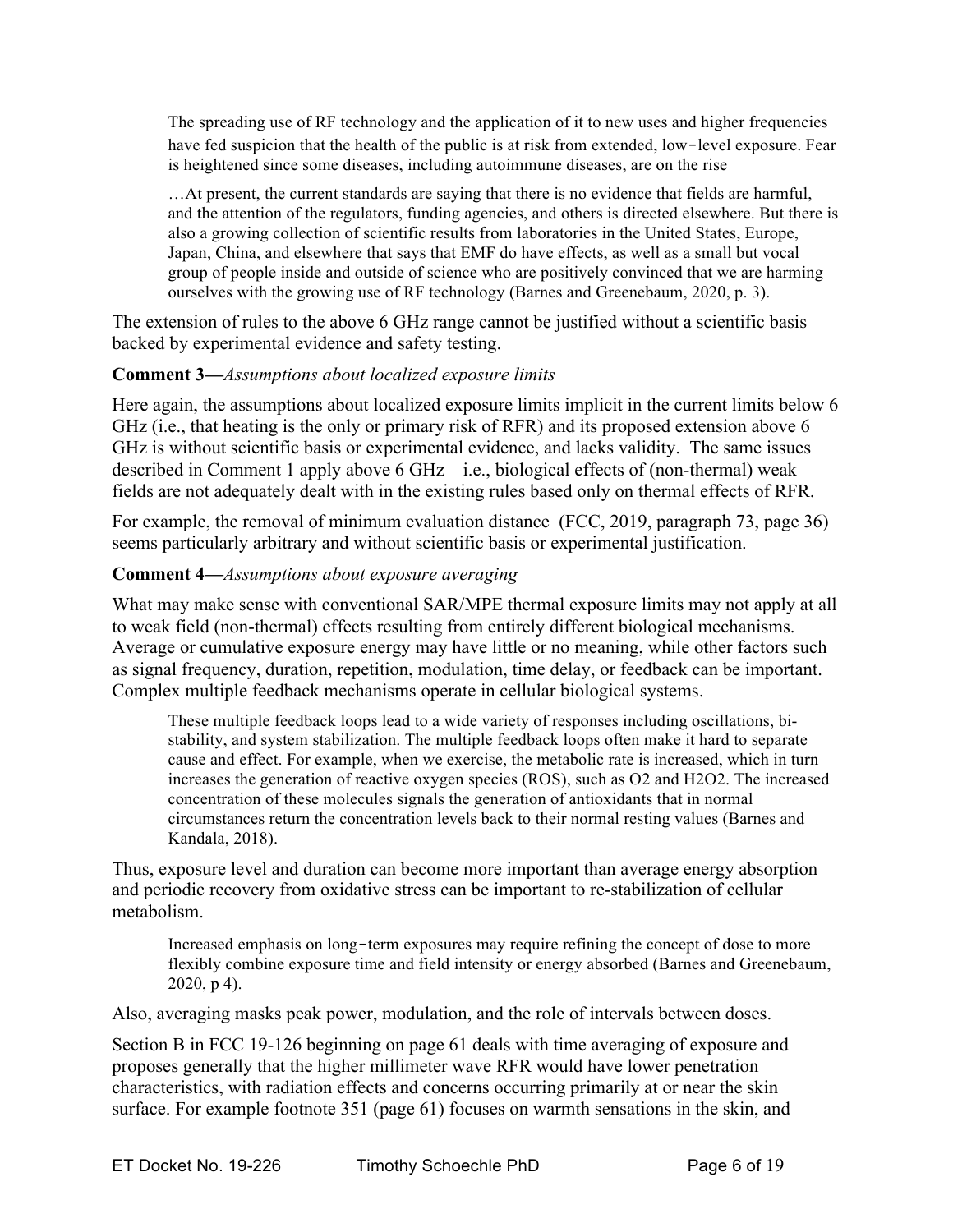paragraph 136 (page 56) takes the approach of calculating limits based on time-averaging and limiting temperature rise, taking in to account skin dryness, frequency, etc., based on standards proposed by ICNIRP and IEEE. All of this, however is based on the same flawed assumption that thermal effects are all that matters, and weak field non-thermal effects play no significant role.

The thermal assumption in the skin case is also contradicted by research into the risks of carcinogenisis and skin aging in the case of optical radiation, including IR frequencies adjacent above the GHz range. Alaya, et al show that "Epidemiologic and clinical data suggest that IR radiation is involved in the process of premature skin aging and carcinogenesis. Indicationg that IR exposure is not entirely safe" (Alaya et al, 2013).

Unlike ionizing radiations, the energy of non-ionizing ones is not sufficient to ionize atoms and molecules by modifying bonds. However they can break chemical bonds by means of photochemcal reactions (p. 2).

There is no reason to assume that the same might not apply to millimeter waves. According to Alaya et al, "…excessive cumulative solar exposure (total lifetime hours) is well proven as the main causal factor in the pathogenesis of melanoma."

In summary, averaging the RFR exposure may be of little or no value with regard to weak field (non-thermal) biological and/or health effects. This thermal rationale for RFR limits is without sound basis.

## **Comment 5—***Assumptions about SAR-based exemption and MPE-exemption*

The SAR-based exemption (paragraph 42, page 22) and MPE-based exemption (paragraph 48, page 25) suffer from the same basic flaw as was discussed in Comment 1 (i.e., that they assume that only thermal effects are important and *do not take into account weak-field non-thermal effects*). Both exemptions are inappropriate because they do not consider weak field (nonthermal) effects.

In regard to the SAR-based exemption, the footnotes in paragraph 42 that should appear at the bottom of page 23 are missing (i.e., footnotes 126–130 are missing). This may have to do with an editorial formatting error associated with the table 1 pasted in on page 23. The missing footnotes appear to relate to effective radiated power (ERP) and time averaging. *In any case, the exemption is inappropriate because it does not consider weak field effects*.

## **Comment 6—***Assumptions about "inconsistent" experimental results*

The recurring theme described in the 19-126 document regarding RFR health studies and expert opinions is "no harm found". In part this non-finding finding is attributed because the studies show inconsistent results, weak harms, or none. However, experimental research results that superficially appear to be anomalous, inconsistent, or non-replicable, may actually reflect the masking, obscuring, or confusing of the complexity of the cellular or metabolic processes involved, *while still indicating the presence of biological effects*. In other words, positive effects may be balancing out negative effects—resulting in net zero effects—but this does not mean zero effects—and there may actually be a lot of activity at the cellular level. Such activity may have health consequences. In addition, the apparent experimental variability/inconsistency may simply be a demonstration of the limitations of the thermal paradigm, and the lack of consideration of critical variables such as pulsation, modulation, frequency, time delay, etc,. which evidence has shown to be in play.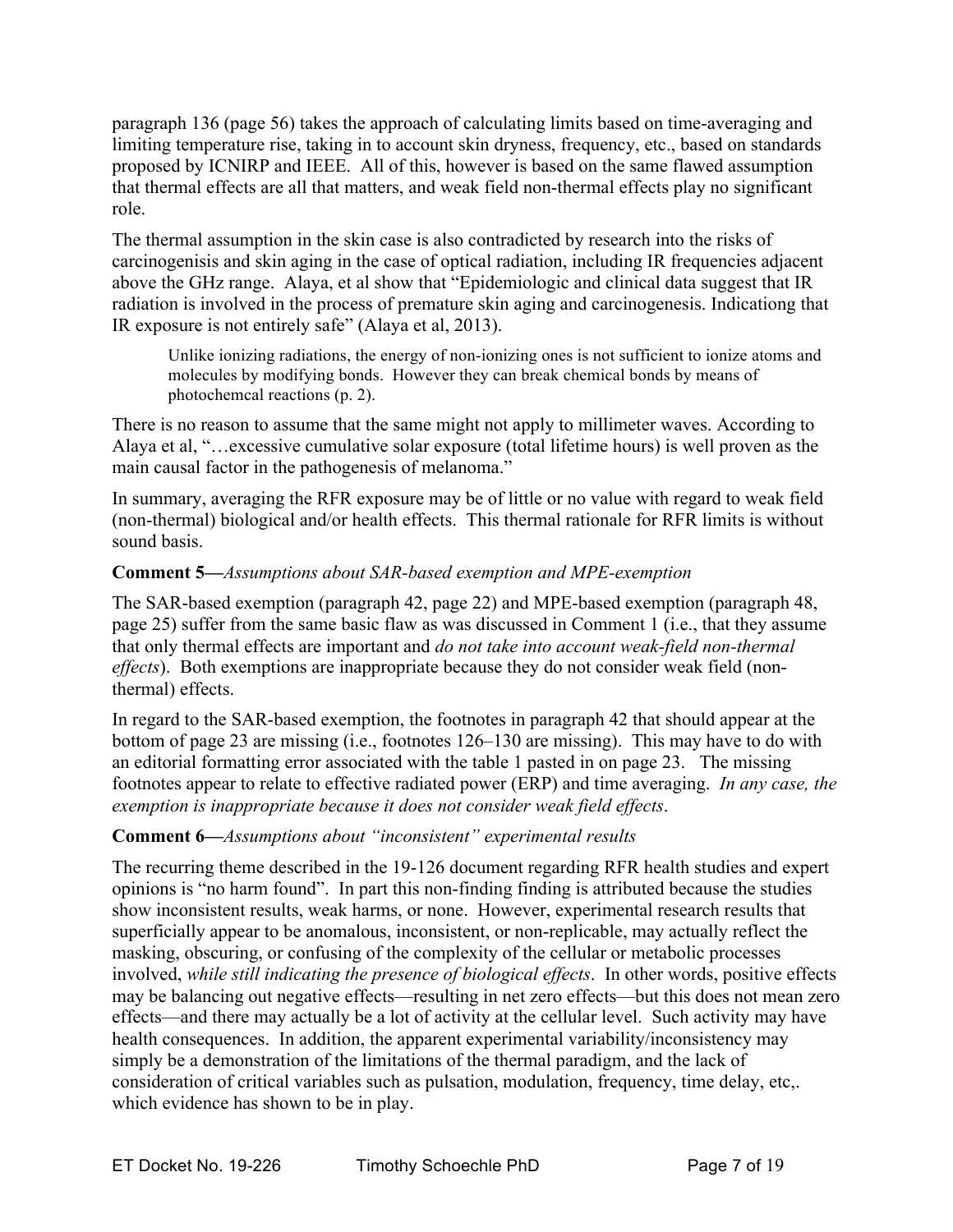#### *The NTP study*

Such effects and their mechanisms need to be understood in order to predict behavior and conditions in order to establish meaningful and effective exposure limits in regard to weak fields. But, typically these results tend to be dismissed as inconsistent, weak or no harm, unreliable, or not replicable. For example, such is the tone of the ICNIRP evaluation of the NTP study cited by the 19-226 document (FCC, 2019, footnote 34, page 9).

ICNIRP discussing both the NTP Animal Studies and the Ramazzini Study concluded that "these studies do not provide a reliable basis for revising the existing radiofrequency exposure guidelines" and noted various inconsistencies, limitations, and further need to review the application of animal studies to human carcinogenicity research that affect the usefulness of the studies in setting exposure guidelines.

However, the key point being missed here by ICNIRP is that *there are effects*, although not yet predictable. The important issue is that *there are effects that are not fully understood and that they could affect public health and safety*. We need to know why—could they be a "time bomb"? Until we understand what is actually happening, a big experiment is being conducted—with the public as the guinea pig. In regard to the NTP and Ramazzini studies,

The results of these papers have not been considered convincing or relevant by the reviewing organization's panels due to methodological issues, because they did not relate closely enough to human health, and because the experimental results are mixed, showing increases, decreases, or no change in similar situations. However, taken as a group *they do provide%strong%evidence%that%weak%EMF%can%be%sensed%by%biological%systems,%as%well%as%* suggestive evidence that fields may affect human health (Barnes and Greenebaum, 2020, p. 2). [emphasis added]

#### *Another view of the NTP study*

An evaluation of several recent animal studies (including the NTP study) of RFR oncogenicity was conducted by the IIT Research Institute<sup>5</sup>. The evaluation found a mixture of negative, but also of positive effects across the studies (McCormick, 2019). Most importantly, the evaluation showed biological activity. In other words, buried in "inconsistent" results was clear evidence that *weak field RFR is biologically active*, and under some yet-to-be-understood conditions can have carcinogenic and/or other health effects.

The IIT evaluation study is particularly troubling because of the size of the risk and the potentially long latency for the emergence of toxicities or other adverse effects. According to the GSM Association, over two thirds of the world's population has access to a mobile communications device with now 5 to 6 billion wireless devices in use, while also "…some cancers may not be generated for twenty years or more." (McCormick, 2019, p. 6). The IIT study goes on to observe that,

…the need for adverse health outcomes to have occurred prior to hazard identification, thus delaying the possible identification of a true human hazard for years, if not decades. This is considered to be perhaps the most important limitation of RFR epidemiology. Given the potentially long latency of RFR-induced health effects, identification of such effects through epidemiology alone may require years (or decades) of exposure. Should epidemiology identify

 <sup>5</sup>  $<sup>5</sup>$  IITRI is an independent applied research laboratory that operates collaboratively with the Illinois Institute of</sup> Technology and the U.S. Government.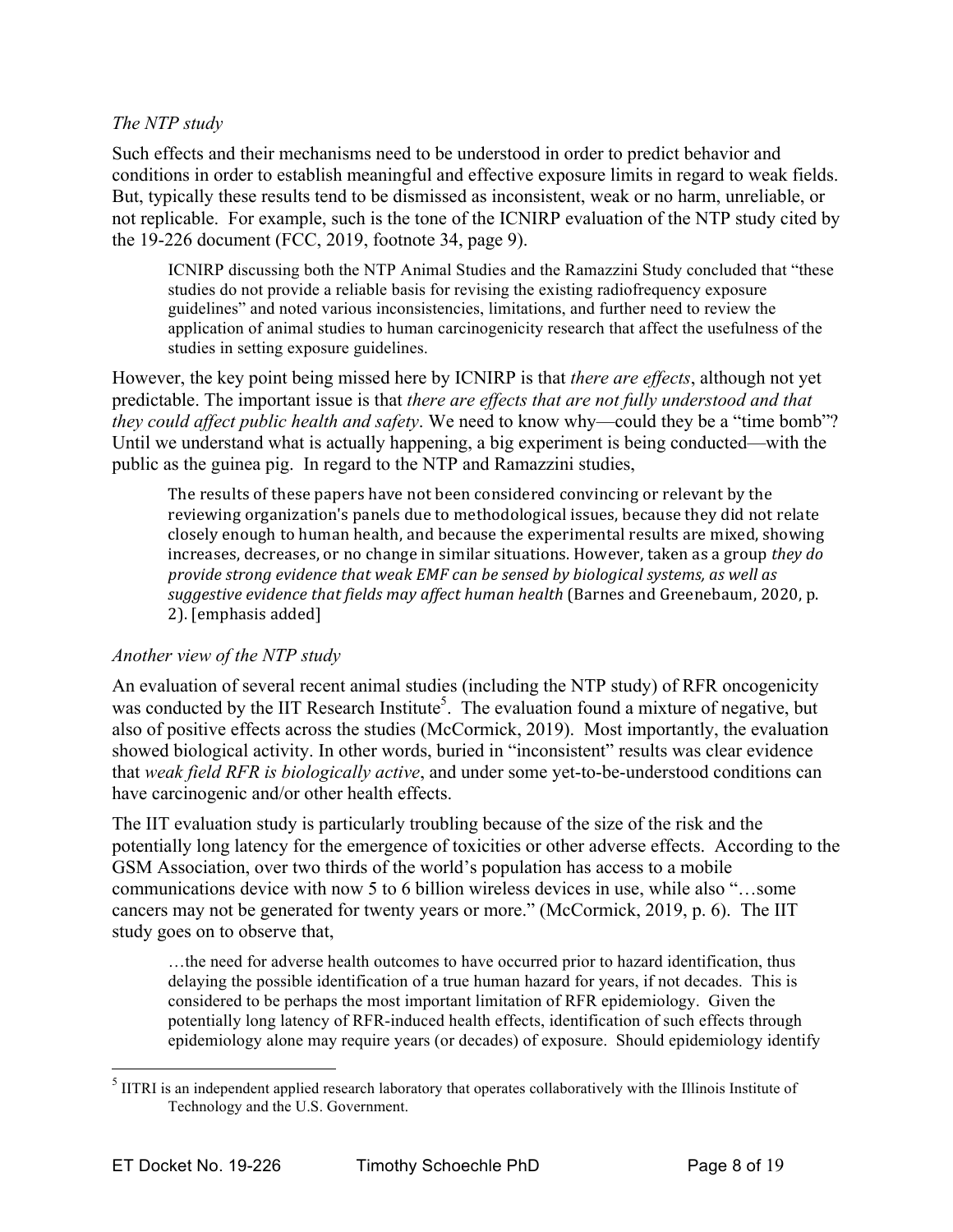significant adverse health effects of RFR exposure, billions of people will have already been exposed to RFR for extended periods and will therefore be at risk of those health effects. Given the truly massive population exposure to RFR from wireless devices, avoidance of a potentially major public health crisis mandates that risks be identified more quickly than can be accomplished through epidemiology alone (McCormick, 2019, p. 6).

Many researchers already consider weak field (non-thermal) cellular phone RFR to be *causal* for cancer or a class 1 human carcinogen (Carlberg and Hardell 2017; Miller, et al, 2018).

In the interpretation of epidemiological studies on cancer there may be no explanation about how the strength of a link between a cause and an effect can vary from a "scientific suspicion of risk" to a "strong association" through "reasonably certainty" and to "causality" which requires the strongest evidence. This continuum in strengths of evidence, which was illustrated in Bradford Hill's paper, written at the height of the tobacco and lung cancer controversy, is not always explained. This means that the media and the public may assume that "not causal" means "no link," with mobile phone use and brain tumour risk as one example (Carlberg & Hardell, 2017, p. 1).

The nine Bradford Hill viewpoints on association or causation regarding RF radiation and glioma risk seem to be fulfilled in this review. Based on that we conclude that glioma is caused by RF radiation. Revision of current guidelines for exposure to RF radiation is needed (Carlberg  $\&$ Hardell, 2017, p. 14).

By setting exposure limits of any kind, and effectively legitimating the further proliferation of wireless devices and technologies—thus making universal public exposure to cell site radiation involuntary—and essentially mandatory—the FCC is undertaking a prodigious responsibility for potential future negative consequences.

## **Comment 7—***Problematic Reliance on "opinions" from industry-biased bodies like ICNIRP.*

Due to the high financial stakes, the market power of industry leaders and political influences can bear on regulatory processes. The FCC relies on and refers to IEEE and ICNIRP. The IEEE membership is highly invested in wireless technology development. ICNIRP is a self appointed group with deep ties to the industries dependent on wireless technology and does not disclose its funding sources. There is a need for an independent and objective scientific basis for public policy and it is not likely to come from these organizations.

# *The case of AGNIR*

A detailed analysis of the technical bias and the dependency of the Advisory Group on Non-Ionizing Radiation (AGNIR), the U.K. agency responsible for providing official advice on the safety of RFR, it was found that "Independence is needed from the International Commission on Non-Ionizing Radiation Protection (ICNIRP), the group that set [in 1998] the exposure guidelines being assessed [now] " (Starkey, 2016, p. 493). The analysis revealed conflicts of interest and much cross-membership and a revolving door between AGNIR and ICNIRP. The analysis also revealed various methods found in reports and publications that obscure or distract from scientific evidence that should raise concerns. For example, in reference to a specific AGNIR/ICNIRP report, "Studies [were] omitted, included in other sections but without any conclusions, or conclusions left out" (p. 494-495).

Only 7 studies were included in the section on reactive oxygen species [ROS; page 94 (2); Figure 1]. These were summarised by "production of reactive oxygen species (ROS) were increased in some studies, but not others" [page 106 (2)]. At least a further 30 studies relevant to ROS or the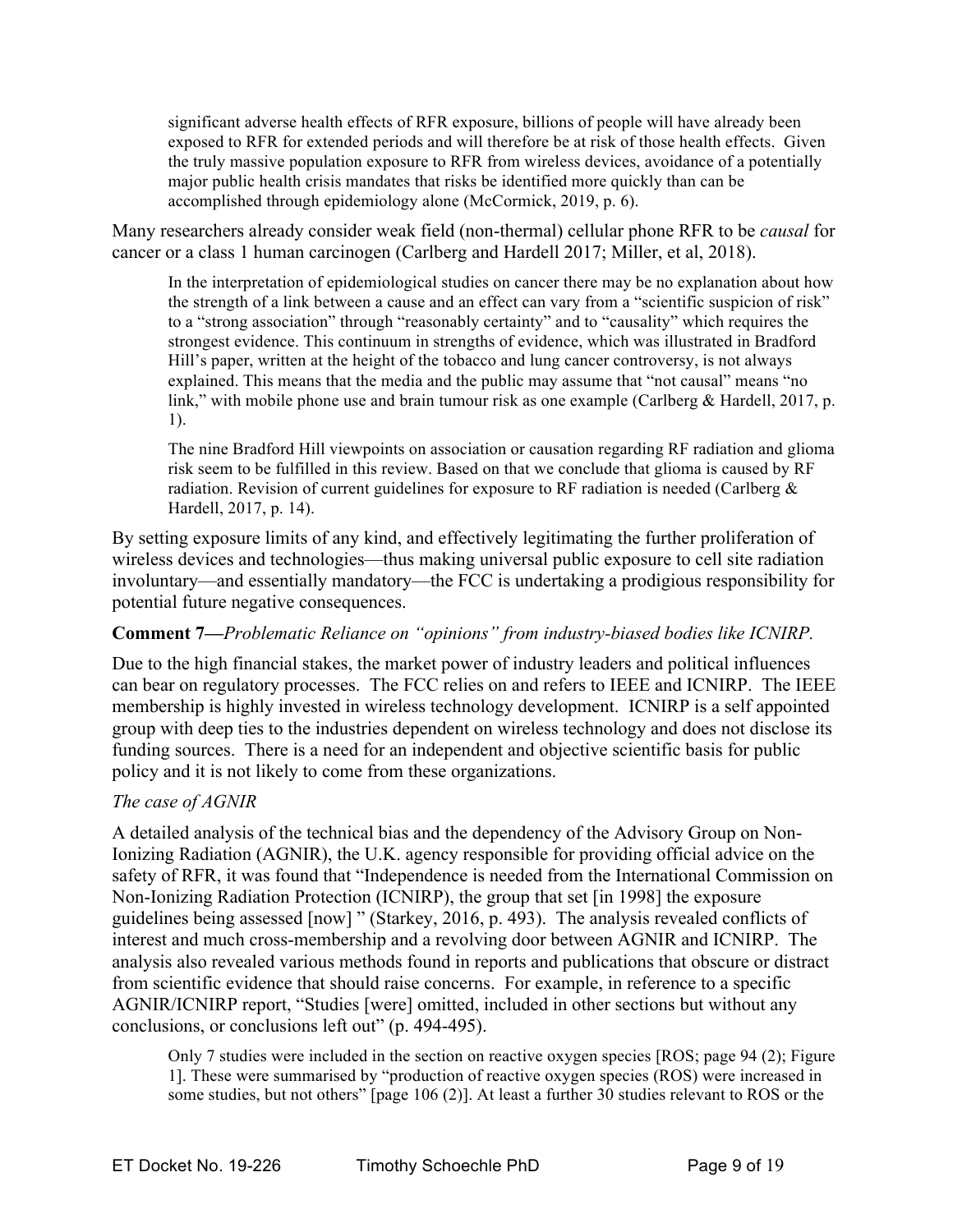possible resulting damaging state of oxidative stress were included throughout the report, but with no reference to ROS or oxidative stress within the main text for 16 of these (listed in Supplementary Information, SI) and no mention of this subject in any other summaries or conclusions. At least a further 30 studies relevant to ROS or the possible resulting damaging state of oxidative stress were included throughout the report, but with no reference to ROS or oxidative stress within the main text for 16 of these (listed in Supplementary Information, SI) and no mention of this subject in any other summaries or conclusions. At least 40 studies were omitted (using AGNIR restriction to the English language; identified from PubMed and EMF-Portal databases or references within the papers; SI). If these had been included, 79% of studies (61 out of 77) would have demonstrated evidence of significantly increased ROS or oxidative stress in response toRF fields (Figure 1; SI). By only including a few of the available studies, not referring to many scattered throughout the report and not mentioning ROS or oxidative stress in any conclusions or the executive summary, this important area of research was misrepresented. Oxidative stress is a toxic state which can lead to cellular DNA, RNA, protein or lipid damage (7, 8), is accepted as a major cause of cancer (7), as well as being implicated in many reproductive, central nervous system, cardiovascular, immune and metabolic disorders (7–14).

The analysis further notes that "ICNIRP only accept thermal effects of RF fields and focus on average energy absorbed" (p. 495), and points out the shortcomings of this approach.

Highly controlled, simulated signals with descriptions of overall specific absorption rates (SARs) are suited to the assessment of temperature rises in cells or tissues. Real signals make it more difficult to measure average energy, but have characteristics which controlled, simulated signals lack. The complex field patterns, with variable peak field strengths and intervals between transmissions, may influence biology in ways that controlled, simulated patterns cannot, but they are not represented by time-averaged, duty factor reductions of described energy absorption.

Finally the analysis, noting the recurring "inconsistency" argument used to dismiss evidence of biological activity, quotes directly from the AGNIR report (p. 496):

"However, the effects reported are *varied* and, although the majority find effects, neither is this unanimous nor does it necessarily provide supporting evidence of a *consistent effect*. The variety of cellular systems and exposures makes *comparisons of the effects* on the cell membrane *problematic* and without independent replication it is *difficult to assess* the robustness or even the *validity* of the findings." [emphasis added]

Although the FCC describes "international standards like IEEE or INCIRP" as "less restrictive" than its own limits, the entire 19-126 document (FCC, 2019) repeatedly refers to and relies on ICNIRP and IEEE limits and methods as a guide in a number of ways.

#### *Repudiation of ICNIRP's NTP analysis*

The largest and most important animal study to date for cellphone RFR has been the 2018 NTP \$28 million study funded by the U.S. government. A principal leader and designer of this study was Ronald Melnick, a senior scientist and toxicologist with a 28-year history at the National Institute of Environmental Sciences (NIEHS) and the National Toxicology Program (NTP) under the National Institutes of Health (NIH). In 2018, the NTP reported its findings, and the data revealed a "weak", but clear and positive link to cancer and certain other health problems. A similar study by the Ramazzini Institute in Italy produced similar results. The ICNIRP promptly issued a Note containing an evaluation of the NTP study (ICNIRP, 2018), claiming methodological shortcomings, inconsistencies, and limitations, and "ICNIRP concludes that these studies do not provide a reliable basis" for revising the existing decades-old ICNIRP RFR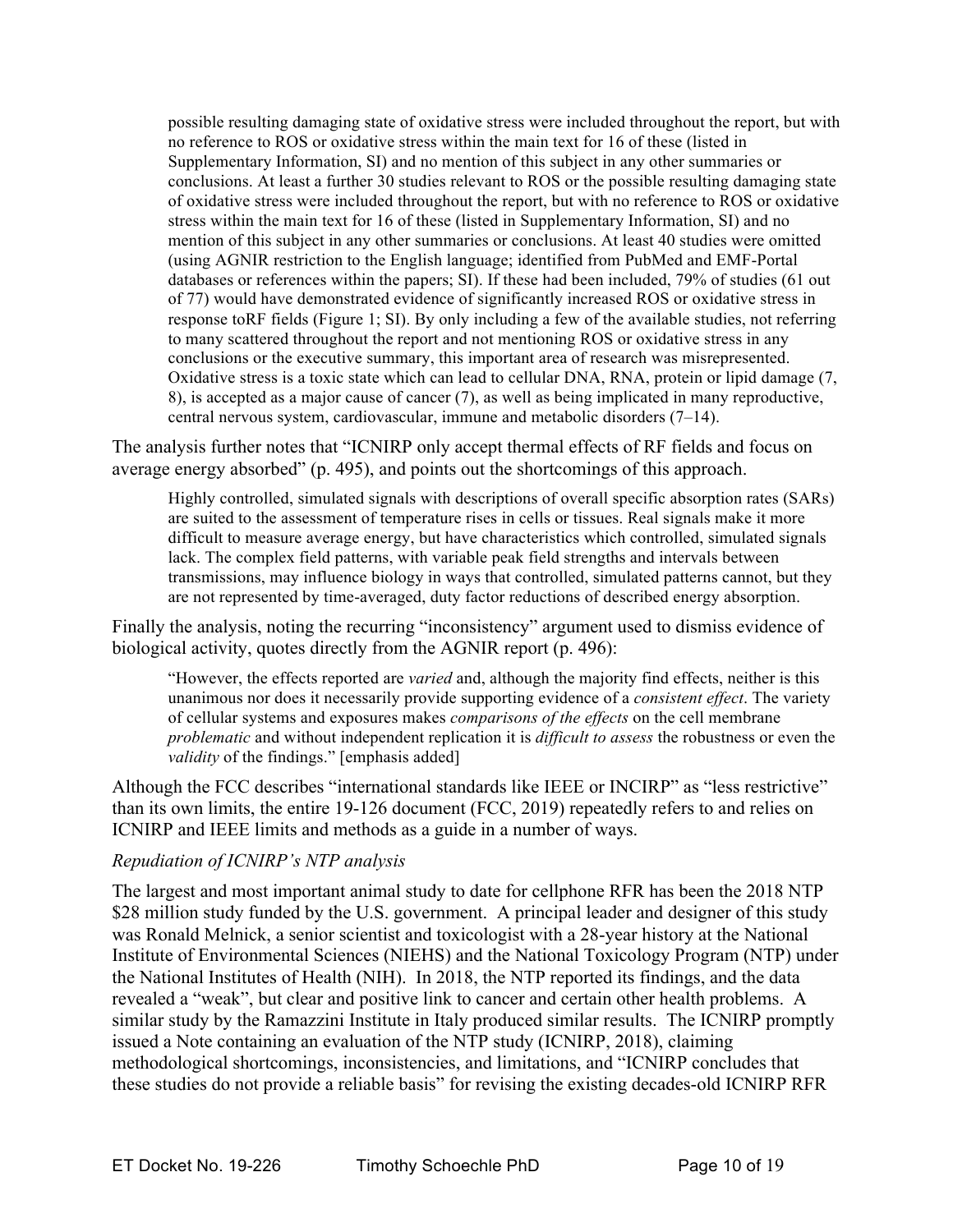exposure guidelines. Melnick repudiated the ICNIRP evaluation for containing "numerous false and misleading statements" (Melnick, 2019).

ICNIRP responded in a *Health Physics* "correspondence" with a new note defending their previous methodological complaints. Interestingly, the new ICNIRP Note included a telling acknowledgement (ICNIRP, 2020, p. 527).

If the [NTP] claims were accurate, and if the research was shown to have relevance to humans, this would represent a crucial issue for ICNIRP to incorporate into the advice and guidance that it provides to the community through a range of formats, such as its RF EMF exposure guidelines.

With this remark, ICNIRP defends its position by relying on the suggestion that health effects in rodents might not have relevance to health effects in humans. Melnick subsequently challenges this reliance (see Melnick quote below, with emphasis). More significantly, however, animal and human cellular biology work so similarly at the molecular and cellular levels, the connection with cancer (or some other specific pathology) is less important than the fact that *there are clearly biological effects being demonstrated directly resulting from wireless cellphone weak field (non-thermal) RFR*. This observable fact bypasses the basic ICNIRP argument quarreling over purported NTP/Ramazzini methodological issues and animal-to-human relevance.

In a recent in *Health Physics* correspondence replying to the ICNIRP Note, Melnick re-asserted that

ICNIRP's misrepresentation of the methodology and interpretation of the NTP studies on cell phone RF radiation does not support their conclusion that "limitations preclude drawing conclusions about carcinogenicity in relation to RF EMFs." …the dosimetry issue raised in the ICNIRP note falsely portrays the relevance and utility of the NTP cancer data for assessing human cancer risks. *After all, it was the US Food and Drug Administration that requested the NTP studies of cell phone radiation in experimental animals to provide the basis to assess the risk to human health.* The NTP studies show that the assumption that RF radiation is incapable of causing cancer or other adverse health effects other than by tissue heating is wrong (Melnick, 2020). [emphasis added]

## *Importance of the NTP and Ramazzini studies*

The basic importance and value of the NTP and Ramazzini animal studies, as well as of some of the current cellular biology lab research, lies in the difference between long term and short term exposures, and that because of the adaptive characteristics of biology, simple changes can have big consequences. Results can switch from gain to loss by changing the frequency, modulation, or the time delay between pulses, as well as reactive oxygen. This kind of research can ultimately tell us how to understand exposures and risks.

If ICNIRP were to open the door to consideration of non-thermal weak field RFR effects, it could have far reaching consequences. It could make unavoidably obvious the need for more bio-medical research (such as proposed by Barnes and Greenebaum). But, such research could possibly destabilize the decades-old regulatory and wireless subsidization paradigm—just as the telecom carriers are fitfully attempting to gain a foothold with widespread small cell deployment by touting a new generation cellular wireless technology—the much-hyped 5G rollout. The consequences could be unacceptable to the industry.

*And the case of the BioInitiative report—careful what you ask for*

The FCC 19-126 document's authors complain in paragraph 12 (FCC, 2019, p. 7) that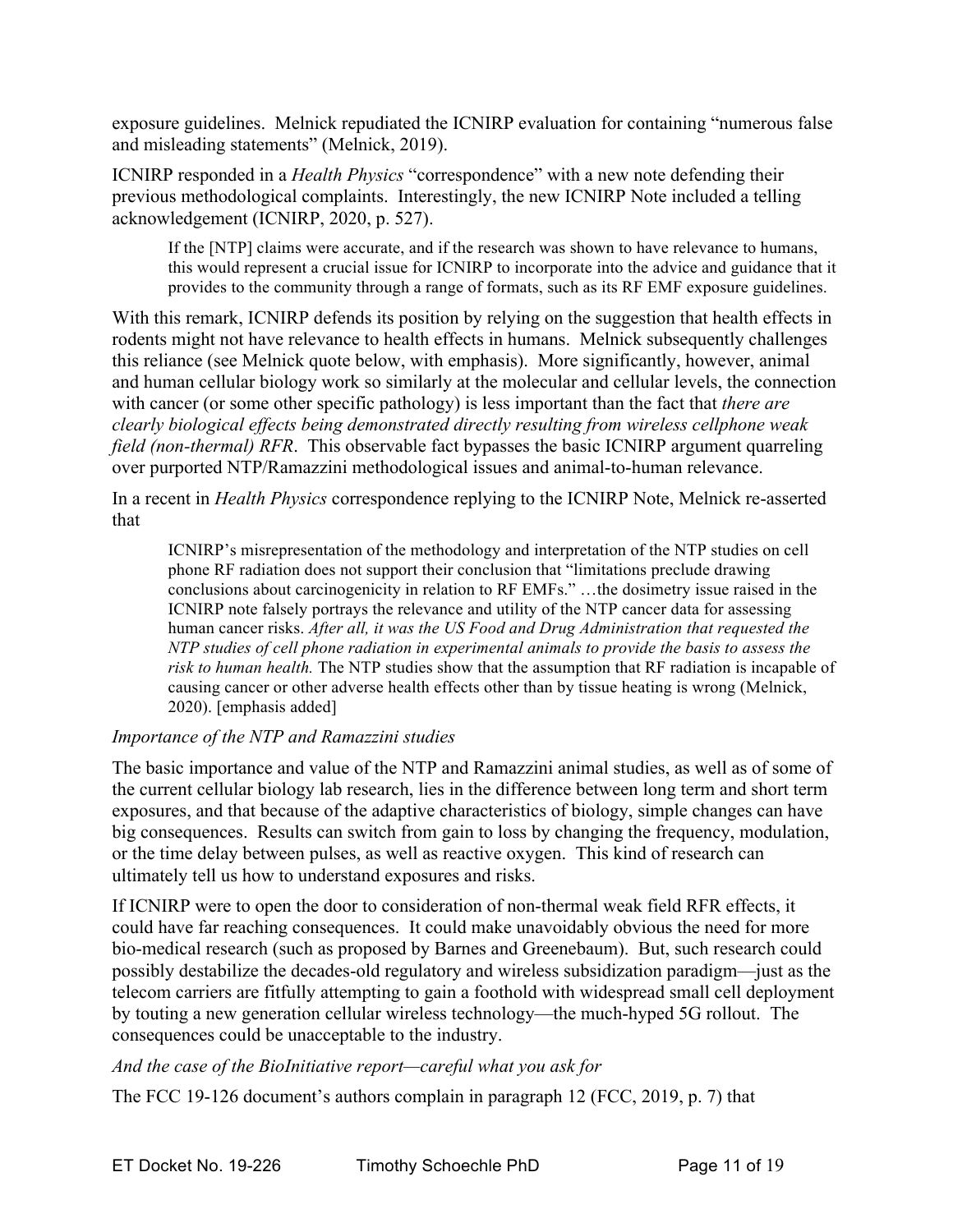Commenters that provided scientific articles did not answer our request for a specific, quantitative goal but many provided descriptive references to the BioInitiative Report and Building Biology, which specify extremely low limits (0.3-0.6 nW/m2 and 0.1  $\mu$ W/m2, respectively) for RF energy exposure—limits that are millions to billions times more restrictive than FCC limits. *No device could reliably transmit any usable level of energy by today's technological standards while meeting those limits*. [emphasis added]

It seems that the FCC's focus above is not on why the BioInitiative's proposed limits are lower than the FCC's, but rather on the business considerations involved in establishing the limit.

In any case, the FCC cannot and should not rely on ICNIRP for guidance on RFR emission limits, because of ICNIRP's clear bias, narrow and inaccurate view of the issue, and failure to consider all of the evidence.

## **Comment 8—***Risk of failing to establish adequate exposure limits*

As has been the case with asbestos, lead, tobacco, DDT, glyphosate herbicide, and other environmental pollutants, there is a need for an objective scientific basis for sound public policy. Experience shows that the consequences could be huge costs, lawsuits, disabilities, lost market opportunities, public backlash, and regulatory mandates.

Both governmental and private entities that emit RF signals would be well advised to fund research to elucidate and define threshold signal levels for the generation of long-term biological effects. Given the way the current product liability law works, an able lawyer might well convince a jury that exposures within the current limits have caused cancer, cognitive disabilities in children, etc., which could cost billions of dollars (Barnes and Greenebaum, 2020, p. 4).

The lack of adequate exposure standards may put the entire industry at risk of a public backlash as health issues become more evident.

Funding for research into the effects of EMF in the United States is close to nonexistent…We believe a carefully targeted program of federal research funds is called for, supplemented by communications system operators and corporations that manufacture equipment, under independent scientific management. Both governmental and private entities that emit RF signals would be well advised to fund research to elucidate and define threshold signal levels for the generation of long-term biological effects (Barnes and Greenebaum, 2020, p. 4).

The safest way to support this kind of research where the outcome entails both high financial stakes for industry and high potential health risks to the public, is through an entirely government funded and managed program, as was done with the NTP study. For example, such funding could be funded by some of the proceeds from the spectrum auctions.

## **Comment 9—***Wireless power transfer (WPT)*

Generally speaking, WPT can be defined as supplying power to devices by means of electromagnetic fields rather than through metal wires. This definition is insufficient to define industries and safety limits. For example, WPT can be either near-field or far-field (including directed beam), and either persistent or transient. WPT uses are highly application-specific and they present different exposure limit challenges. Setting limits on RFR from WPT is not a straightforward matter and will certainly require more study and input from a variety of industries and consumers. Limits will inevitably be highly application-specific.

As has been noted above, there is a considerable body of research showing that magnetic and electromagnetic fields, both static and of all frequencies, have biological effects. To evaluate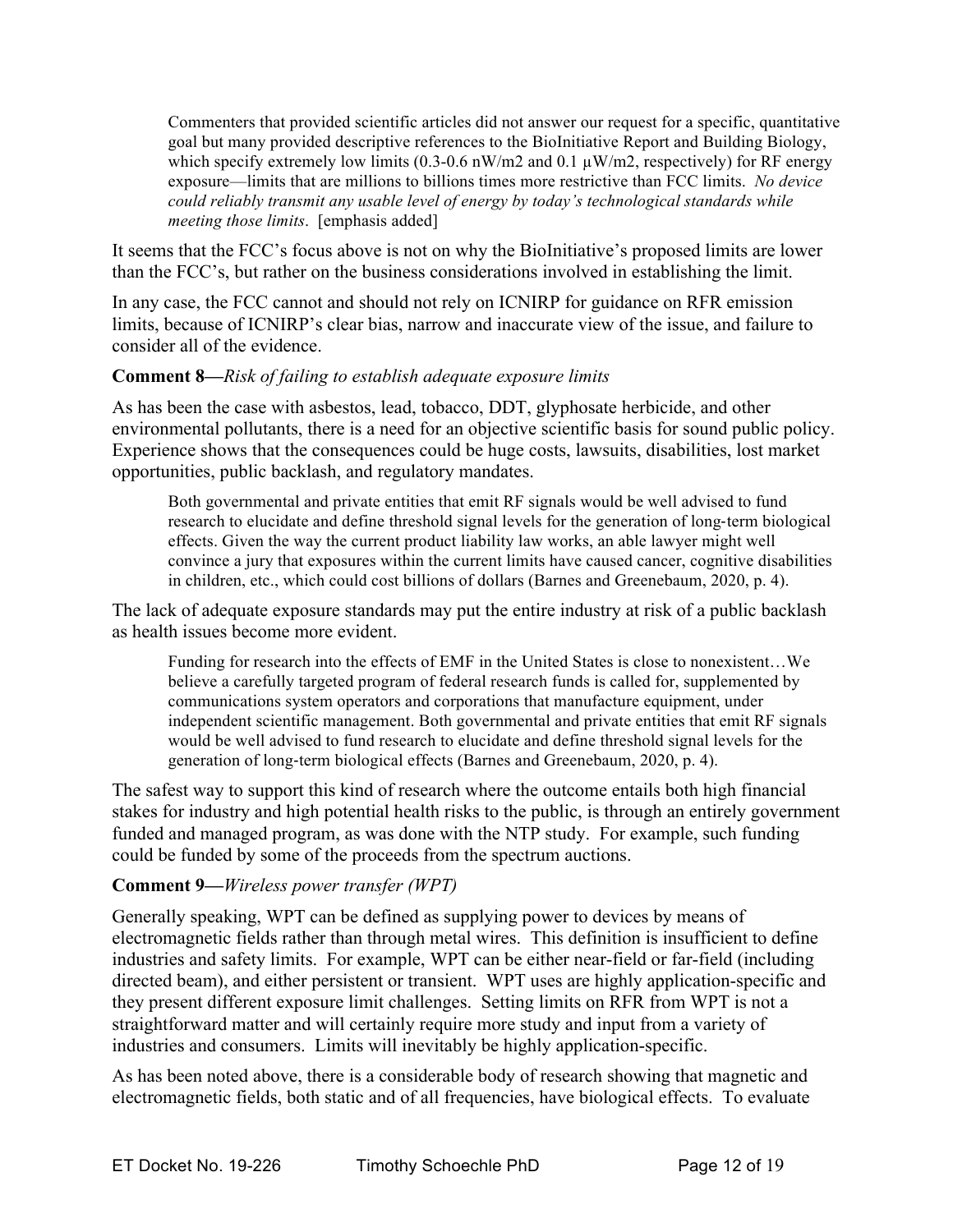any related health risks, it is necessary to have biological or biomedical, as well as engineering expertise involved. This has not been adequately taken into account by regulators or industry standards.

WPT was the original dream of Nicola Tesla. $<sup>6</sup>$  He apparently invented radio communication (c.</sup> 1894) on his way to attempt to invent WPT. He was not successful with WPT for some good reasons.7 Although WPT has and is being used today for some small scale specialized applications,<sup>8</sup> it has some serious drawbacks, including inefficiency, cost, and unintended side effects. *Before any emission exposure limits can be set for WPT, the biological effects of weak field non-thermal biological effects must be better understood.*

#### *Alternatives to wireless*

Meanwhile, advances in wired technologies have provided attractive alternatives to wireless for both communication and on-premises power delivery (Schoechle, 2018). Among these are optical fiber and Ethernet. New versions of Ethernet are being standardized<sup>9</sup> and planned for market introduction in the near future for application in homes, buildings, and automobiles. For example, a twisted pair Ethernet has been developed for the auto industry (and homes) that includes DC power delivery (over the same pair) and enables "multidrop" taps allowing a true "bus" network topology. This arrangement would allow consumers to plug in their computers and fixed or portable devices to receive low voltage DC power and/or charging along with 10 megabit data over the same simple wire pair (such as a conventional phone pair).

Such standards could obviate much of the need for wireless charging and possibly for much onpremises wireless device use. Wired alternatives to wireless have advantages in cost, performance, safety, quality-of-service, durability, and many other benefits. Wireless should be primarily for things that move (Schoechle, 2018). Enabling DC power distribution in homes and buildings offers to also greatly improve the energy efficiency of these portable devices by avoiding the need for wall plug power supplies, and could greatly reduce or eliminate the chronic electrical and electromagnetic "noise" that such power supplies emit.

In summary, WPT is not recommended because it suffers from the same dearth of knowledge about weak field (non-thermal) effects as wireless communications, except that it is likely to be even worse because it requires even higher levels of RFR signal power to be effective. In any case, any application of WPT should require the shortest possible transient usage for considerations of health, safety, and energy waste. As for wireless car charging, or any other charging, it would be prudent to ask, "what is the need for wireless charging when we can simply charge with a wire more simply, safely, and efficiently?"

 $\frac{1}{6}$ <sup>6</sup> Wireless power transmission was the main purpose of Tesla's Wardenclyffe tower and laboratory on Long Island, (c. 1901) (now being restored as a memorial to Tesla), and of his earlier tower and laboratory near Colorado Springs (c. 1899).

 $<sup>7</sup>$  Among these reasons was that wires proved good enough for electric power delivery—and the same continues to</sup> be true today, except for some specialized applications (Schoechle, 2018, ch 5). Tesla was a visionary who was far ahead of his time—so far ahead that he essentially skipped over his own invention of radio communications.

 $8$  Examples include passive RFID devices, electric toothbrushes, battery charging of small portable devices, (possibly) EV charging, etc.

 $9$  Ethernet is standardized as the IEEE 802.3 series and internationally as the ISO/IEC 11801 series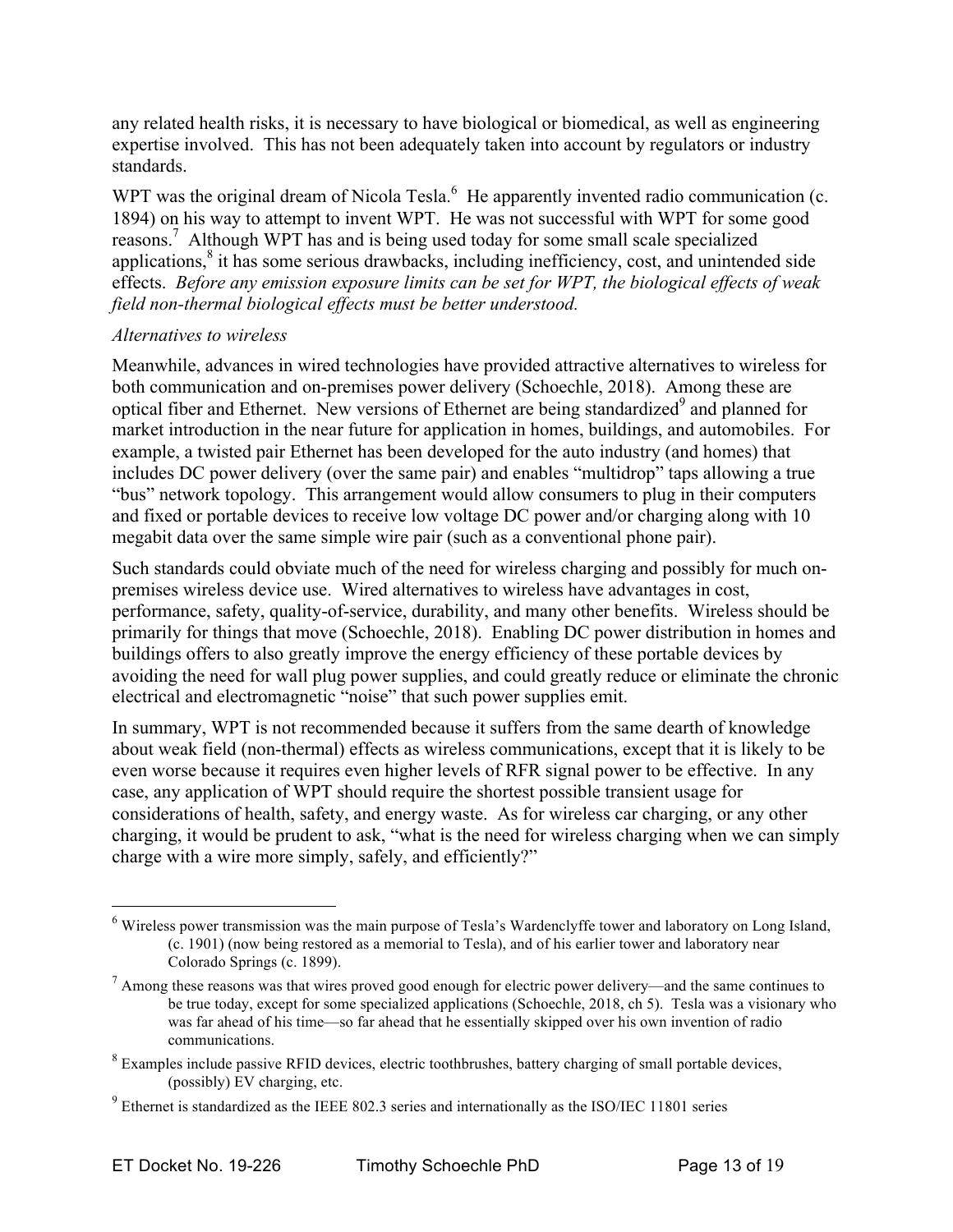## **Comment 10—***The FCC should devolve or delegate setting of RFR exposure limit standards to a competent party*

If the FCC does not maintain the medical or health sciences expertise needed to fully, fairly and objectively assess the current research, it should not maintain control, evaluate, or determine the appropriate exposure limits and compliance assessment processes. If this role is outside its expertise, the FCC should devolve this role to another agency with such competence, and/or to a properly constituted and accredited consensus technical standards body that can balance the interests of all, including industry, operators, and consumers.

The FCC has assumed a rather passive role—waiting for evidence or emission limits to "show up", meanwhile defaulting to essentially arbitrary limits adopted from elsewhere. The FCC does not do its own research or actively search the literature, but rather simply initiates an inquiry and sees what shows up. This is called "building a record" as indicated in paragraph 12 (FCC, 2019, page 7).

In the inquiry, we sought comment to determine whether our general rules and regulations limiting RF exposure are still appropriately drawn. Over 1,000 comments or ex parte presentations were filed in the proceeding. The vast majority of filings were unscientific, and even the filings that sought to present scientific evidence failed to make a persuasive case for revisiting our existing RF limits. While the record includes some research information, there is no persuasive case in the record to evaluate the quality and significance of that research. Nor do cases advocating alternatives in the record provide sufficient scientific evidence or explanation justifying why the proposed reductions are the appropriate value(s), or how they might affect the viability or performance of wireless services and devices. In other words, while the record includes scientific papers of variable quality and significance that allude to more restrictive RF exposure limits under certain circumstances, they fail to provide any specific, pragmatic recommendation for how our RF exposure limits could be adjusted as a result of this research.

This approach is less than adequate, given the size of the industry, its role in society, and the consequences of getting it wrong. Some means must be found to inform the process of setting emission safety standards with active objective scientific research that keeps pace with the technology being commercialized.

It should be clearly understood that what we have now is not a *standard*, but rather a simple *limit guideline* that has been somewhat arbitrarily chosen in the past by the FCC without an independent scientific basis. As the science and the research literature has developed, the FCC lacks the internal competence to understand and evaluate this research. For example, the FCC 19-226/126 document (FCC, 2019, p. 2) states on the first page, in paragraph 2,

"We take to heart the findings of the Food  $\&$  Drug Administration (FDA), an expert agency regarding the health impacts of consumer products, that "[t]he weight of scientific evidence has not linked cell phones with any health problems." The accompanying footnote reads: "U.S. Food and Drug Administration, Do cell phones pose a health hazard?"

https://www.fda.gov/RadiationEmittingProducts/RadiationEmittingProducts andProcedures/HomeBusinessandEntertainment/CellPhones/ucm116282.htm (last updated Dec. 4, 2017).

A look at the website link reveals the statement, "The available scientific data on exposure to radio frequency energy show no *categorical proof* of any adverse biological effects other than tissue heating" [emphasis added]. Neither the reliance on a public website, the *categorical proof* proviso, nor the 3-year-old reference indicate a diligent science-based pursuit or interest on the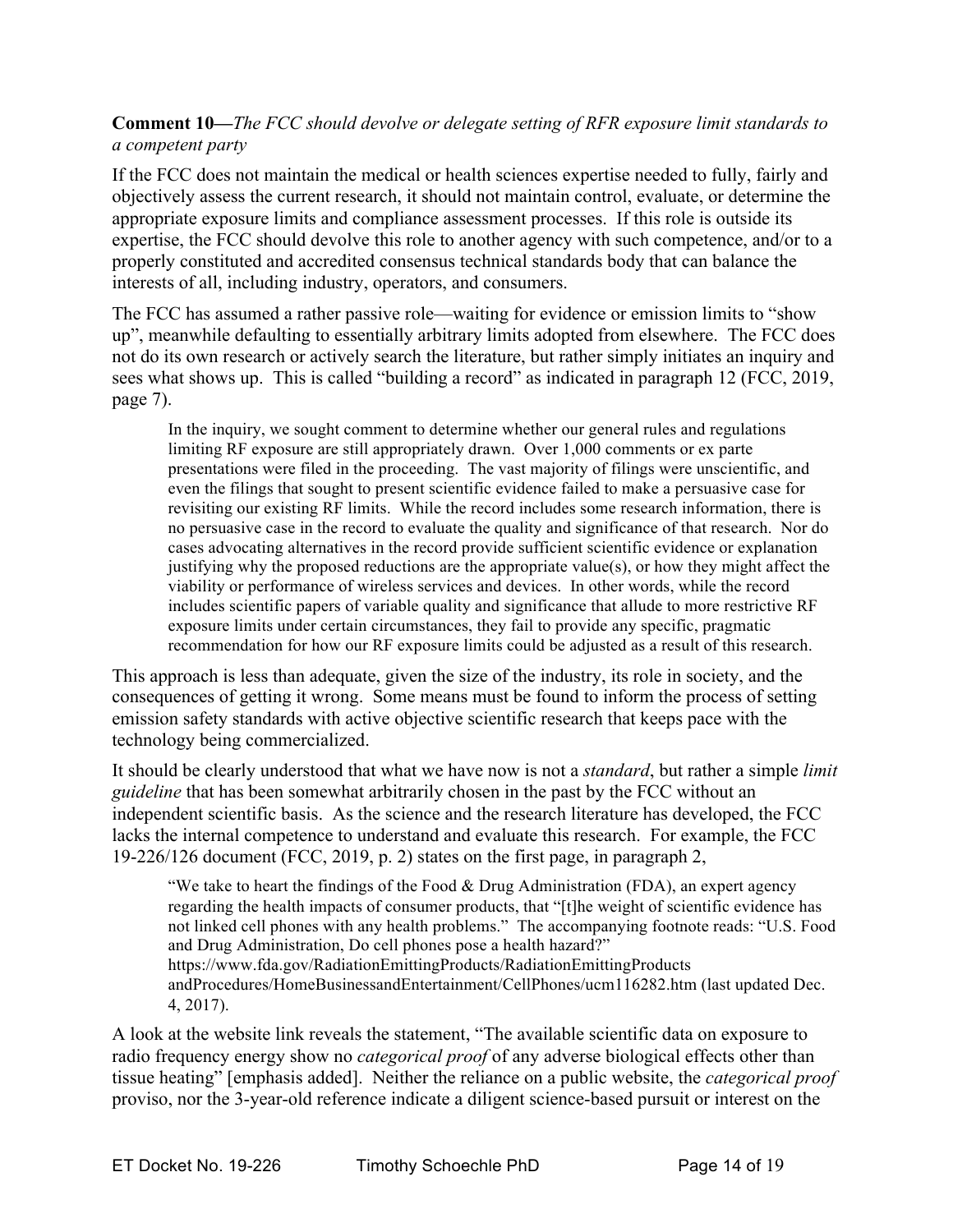part of the FCC. This approach might be referred to colloquially as "kicking the can down the road"

Similar references are found elsewhere in the FCC 19-126 document, such as in paragraph 121 (page 56) supported by a footnote that references a personal comment from an FDA official. Footnote 320 reads,

<sup>320</sup> U.S. Food and Drug Administration, Children and Cell Phones, https://www.fda.gov/radiationemittingproducts/cell-phones/children-and-cell-phones; see also Statement from Jeffrey Shuren, M.D., J.D., director of the FDA's Center for Devices and Radiological Health on the recent National Toxicology Program draft report on radiofrequency energy exposure (Feb. 2, 2018), https://www.fda.gov/news-events/press-announcements/statementjeffrey-shuren-md-jd-directorfdas-center-devices-and-radiological-health-recent-national ("I want to underscore that based on our ongoing evaluation of this issue and taking into account all available scientific evidence we have received, we have not found sufficient evidence that there are adverse health effects in humans caused by exposures at or under the current radiofrequency energy exposure limits. Even with frequent daily use by the vast majority of adults, we have not seen an increase in events like brain tumors. Based on this current information, we believe the current safety limits for cell phones are acceptable for protecting the public health.") (FCC, 2019, p. 56).

The above brief statement by Dr. Shuren falls short of what we might expect to see in a rigorous and sincere scientific investigation in support of RFR emission limits. He seems to dismiss the findings and implications of the NTP study, and to have taken a rather passive role in relying on "scientific evidence we have received" rather than actively seeking or developing his agency's own scientific evidence. The FCC should avoid reliance on such anemic and unsupported testimony.

## **RECENT RESEARCH**

A list of 25 recent papers is attached (with abstracts, synopsis, and conclusions). This list is only the latest in a growing library of scientific and policy papers on wireless issues provided by Dr. Joel Moskowitz of the School of Public Health at the University of California, Berkeley.

## **CONCLUSIONS AND RECOMMENDATIONS**

#### **Final Comments:**

- 1. The existing limits are inadequate because they do not consider *weak field* (non-thermal) effects on biological systems and processes. This entire FCC inquiry has a problem from the get-go—it is based on a fallacious and obsolete assumption that thermal effects are sole risk.
- 2. Well below the threshold of thermal RFR effects, the inquiry needs to consider weak field (non-thermal) effects, including the difference between long term and short term exposures, and that because of the adaptive characteristics of biological systems, one can switch from gain to loss by changing the modulation, the frequency, or the time delay between pulses as well as the presence of reactive oxygen—all of which have not been adequately taken into consideration by the FCC.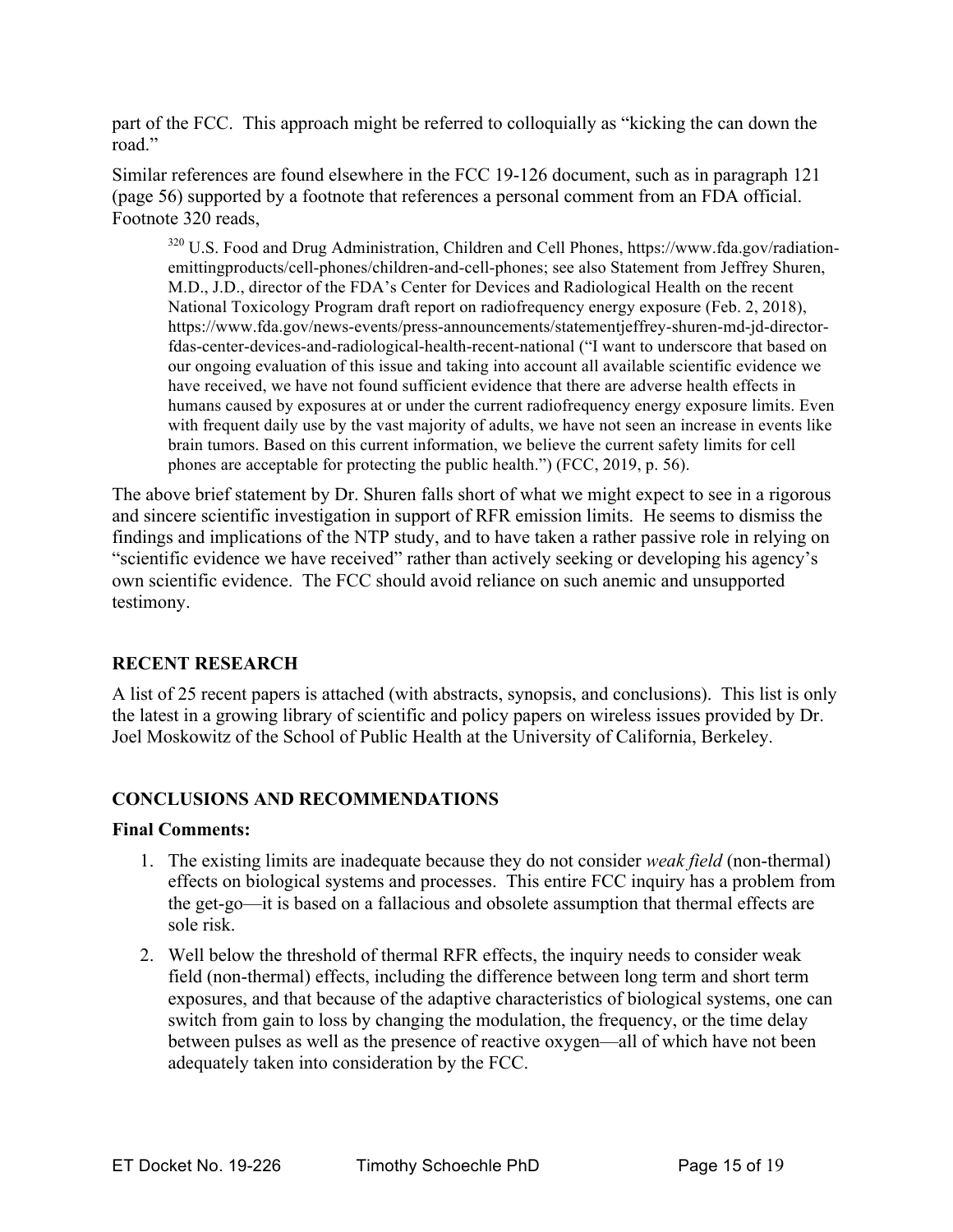- 3. If existing limits are not adequate for weak field (non-thermal) effects, it makes little sense to simply extend these limits to frequency ranges above 6 GHz.
- 4. It makes little sense to further weaken thermal limits by relying on effective power alone. Dropping SAR-based limits excludes consideration of absorption into the body that should be accounted for by SAR with the additional consideration of duration of exposure as well as more sophisticated measures of impact on bodies and cells.
- 5. Averaging power over time is inadequate and deceptive because it does not deal with peak power, is still based on the assumption that the only mode of potential harm is heating (e.g., SAR or MPE), does not consider weak field (non-thermal) effects on biological systems and processes, and does not deal with effects over time, or with long term exposure effects.
- 6. The 19-126 inquiry and the FCC exposure guidelines are largely based on assumptions and theoretical models rather than on experimental evidence or testing. Exposure limits should be based on empirical science (i.e., verifiable by observation or experience rather than theory or pure logic). "Increased emphasis on long‐term exposures may require refining the concept of dose to more flexibly combine exposure time and field intensity or energy absorbed." (Barnes and Greenebaum, 2020, p. 4). "What is missing in the current guidelines or regulations are guidelines for long-term exposure to weak EMF" (p. 5).
- 7. The Commission should request the FDA and/or other agencies with appropriate health science competence to pursue or undertake establishment of actual safety standards based on actual animal or human safety testing, recommendations, or guidelines for both short term and long term RFR exposures and emissions as proposed by Barnes & Greenebaum, 2020, p. 4-5). The FCC should recuse themselves from the process of setting human RFR exposure guidelines due lack of expertise.
- 8. "Limits on the time for operations of base stations and exposures in adjacent living spaces are not controlled by the user and must be set by competent authorities, based on scientific evidence. It is likely to be difficult to specify times when exposures to RF signals are zero or below some limit. What will be needed is being able to say with some certainty that exposure below a given level has not been shown to cause changes in body chemistry above some level" (p. 5).
- 9. "A starting point might be current levels from TV and radio stations that are large enough to give signal–to–noise ratios around 20 dB (100–fold) with typical receiving systems. Currently, mean values for the population's exposure to these systems are estimated to be around 0.1 V/m and peak exposures range up to 2 V/m, which exceed current exposure limits for a small fraction of the population" (p. 5).
- 10. Consumers are entitled to informed consent to risk. The public should be educated about the real risks involved in using cellphones and being near cell antennas big or small as well as the risks of being exposed to RF radiation in general. It is the responsibility of the FCC to inform the public openly and accurately. The FCC has not done so in this proposed rulemaking.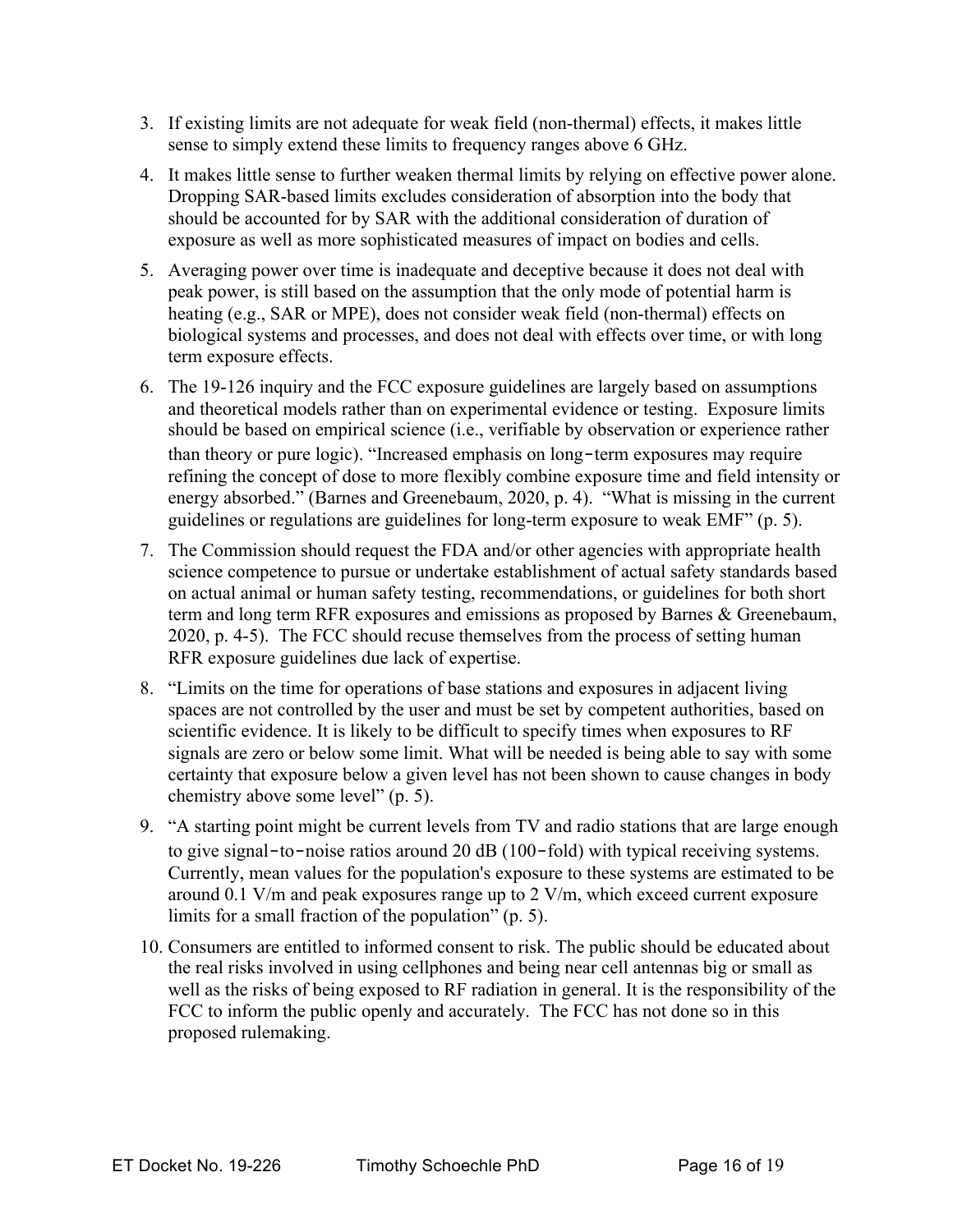## **REFERENCES**

Ayala, Fabrizio, Marco Palla, Rossella Di Trolio, Nicola Mozillo, and Paolo Ascierto (2013). "The Role of Optical Radiations in Skin Cancer." *ISRN Dermatology*. Vol. 2013, article ID 842359 <http://dx.doi.org/10.1155/2013/542359>

Barnes, Frank and Ben Greenebaum (2020). "Setting Guidelines for Electromagnetic Exposures and Research Needs." *Bioelectromagnetics*. April 20. DOI: 10.1002/bem.22267

Barnes, Frank and Ben Greenebaum (2018). Role of radical pairs and feedback in weak radio frequency field effects on biological systems." *Environmental Research* Vol. 163, pp. 165–170. <https://doi.org/10.1016/j.envres.2018.01.038>

Barnes, Frank and Ben Greenbaum (2016). "Some Effects of Weak Magnetic Fields on Biological Systems: RF fields can change radical concentrations and cancer cell growth rates," *IEEE Power Electronics Magazine*. March 7. <http://http://ieeexplore.ieee.org/document/7425396/>

Barnes, Frank and Ben Greenbaum (2014). "The Effects of Weak Magnetic Fields on Radical Pairs." *Bioelectromagnetics*. Wiley Periodicals. <https://www.ncbi.nlm.nih.gov/pubmed/25399679>

Barnes, Frank and Sahithi Kandala (2018). "Effects of Time Delays on Biological Feedback Systems and Electromagnetic Field Exposures." *Bioelectromagnetics*. January 14. DOI: 10.1002/bem.22114

Carlberg, Michael, and Lennart Hardell (2017). "Evaluation of Mobile Phone and Cordless Phone Use and Glioma Risk Using the Bradford Hill Viewpoints from 1965 on Association or Causation." *BioMed Research International,* March Vol. 2017, Article ID 9218486, 17 pages <https://doi.org/10.1155/2017/9218486>

FCC (2019). Federal Communications Commission. *FCC 19-126 Resolution Of Notice Of Inquiry, Second Report And Order, Notice Of Proposed Rulemaking, And Memorandum Opinion And Order*. Adopted: November 27, 2019 Released: December 4, 2019. 159 pages.

ICNIRP (2019). "ICNIRP Note: Critical Evaluation Of Two Radiofrequency Electromagnetic Fields Animal Carcinogenicity Studies Published In 2018". *Health Physics*. 118(5):525–532; 2020 <https://www.icnirp.org/en/publications/index.html>

ICNIRP (2018) *ICNIRP Note on Recent Animal Carcinogenesis Studies*. Munich: International Commission on Non-ionizing Radiation Protection. <https://www.icnirp.org/cms/upload/publications/ICNIRPnote2018.pdf>

Li, Ying and Paul Héroux. (2019). "Magnetic Fields Trump Oxygen in Controlling the Death of Erythro-Leukemia Cells." *Applied Sciences* 6 December 9,5318; doi:103390/app9245318.

Li, Ying and Paul Héroux. (2014). "Extra-low-frequency magnetic fields alter cancer cells through metabolic restriction." *Electromagnetic Biology and Medicine* 33:264–275.

McCormick, David L. (2019). "Evaluation of the Potential Oncogenicity of Radiofrequency Fields in Experimental Animal Models". In *Handbook of biological effeccts of electromagnetic fields*. 4<sup>th</sup> Edition, Frank Barnes and Ben Greenebaum, eds. (2019). Boca Raton, FL: CRC Press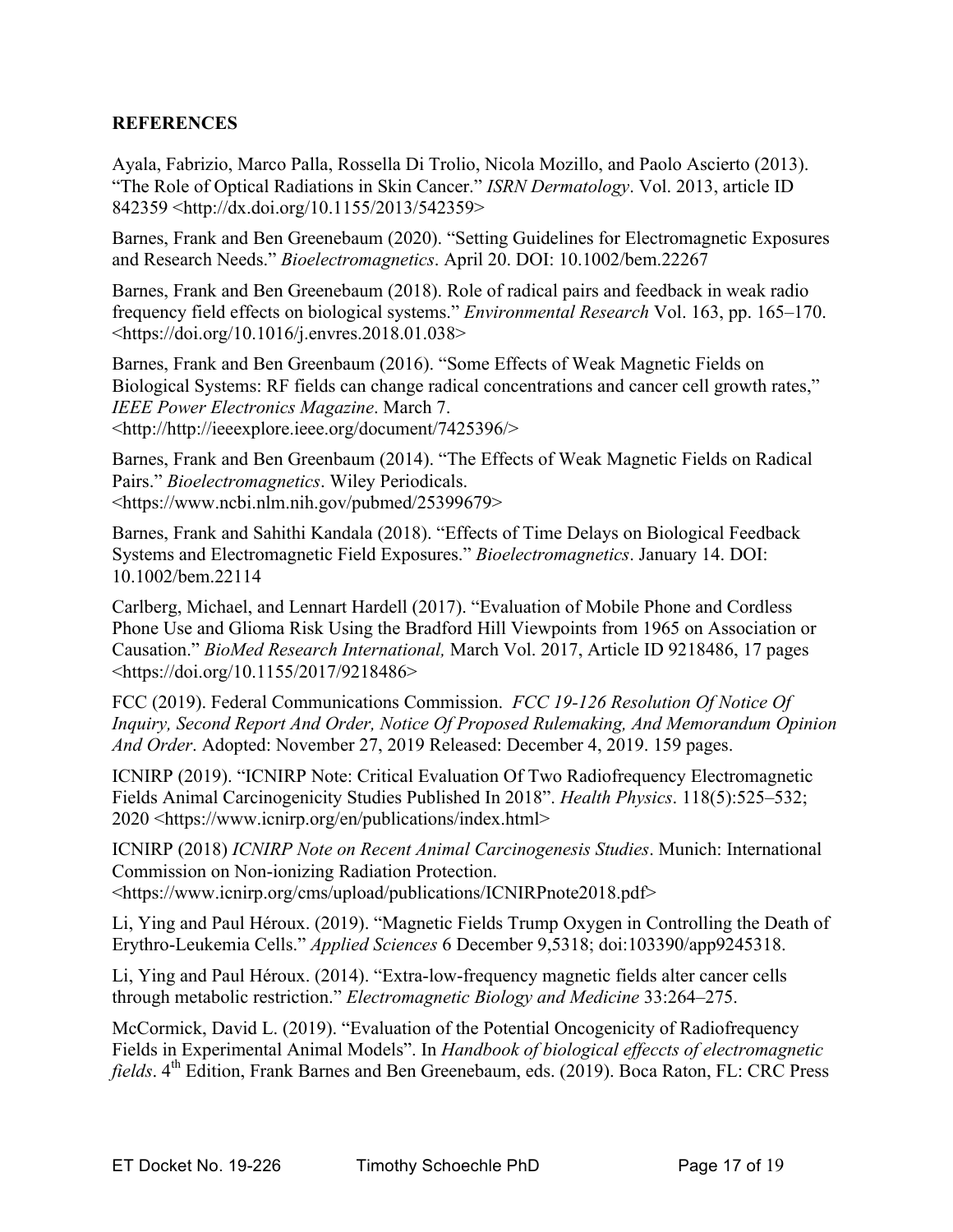Melnick, Ronald (2020). "Regarding ICNIRP'S Evaluation of the National Toxicology Program's Carcinogenicity Studies on Radiofrequency Electromagnetic Fields". *Health Physics*. June; 118(6): 678-682. doi: 10.1097/HP.0000000000001268

Melnick, Ronald (2019). "Commentary on the utility of the National Toxicology Program Study on cell phone radiofrequency radiation data for assessing human health risks despite unfounded criticisms aimed at minimizing the findings of adverse health effects". *Environmental Research*. Vol. 168, January. <https://doi.org/10.1016/j.envres.2018.09.010> <https://www.sciencedirect.com/science/article/abs/pii/S0013935118304973>

Miller, Anthony, L. Lloyd Morgan, Iris Udasin, and Devra Davis (2018). "Cancer epidemiology update, following the 2011 IARC evaluation of radiofrequency electromagnetic fields." *Environmental Research. <*https://doi.org/10.1016/j.envres.2018.06.043>

Novikov, Vadim, Gleb V. Novikov and Evgeny E. Fesenko (2009). "Effect of Weak Combined Static and Extremely Low-frequency Alternating Magnetic Fields on Tumor Growth in Mice Inoculated With the Ehrlich Ascites Carcinoma". *Bioelectromagnetics*. July, 30:343–351, Wiley Periodicals doi:10.1002/bem.20487

Novikov, Vadim, V.O. Ponomarev, Gleb Novikov, V.V. Kuvichkin, E.V. Yablokova, and Evgeny Fesenko (2010). "Effects and Molecular Mechanisms of the Biological Action of Weak and Extremely Weak Magnetic Fields." *Molecular Biophysics*. May, Vol. 55, No. 4 pp. 565-572, [first published in *Biofizika*, 2010, Vol. 55, No. 4, pp. 631–639].

Schoechle, Timothy. *Re-Inventing Wires: the Future of Landlines and Networks.* National Institute for Science, Law and Public Policy. Washington, DC. 143 pages. <http://www.gettingsmarteraboutthesmartgrid.org>

Starkey, Sarah (2016). "Inaccurate official assessment of radiofrequency safety by the Advisory Group on Non-ionizing Radiation." Review of Environmental Health. October 16. DOI: 10.1515/reveh.2016-0060